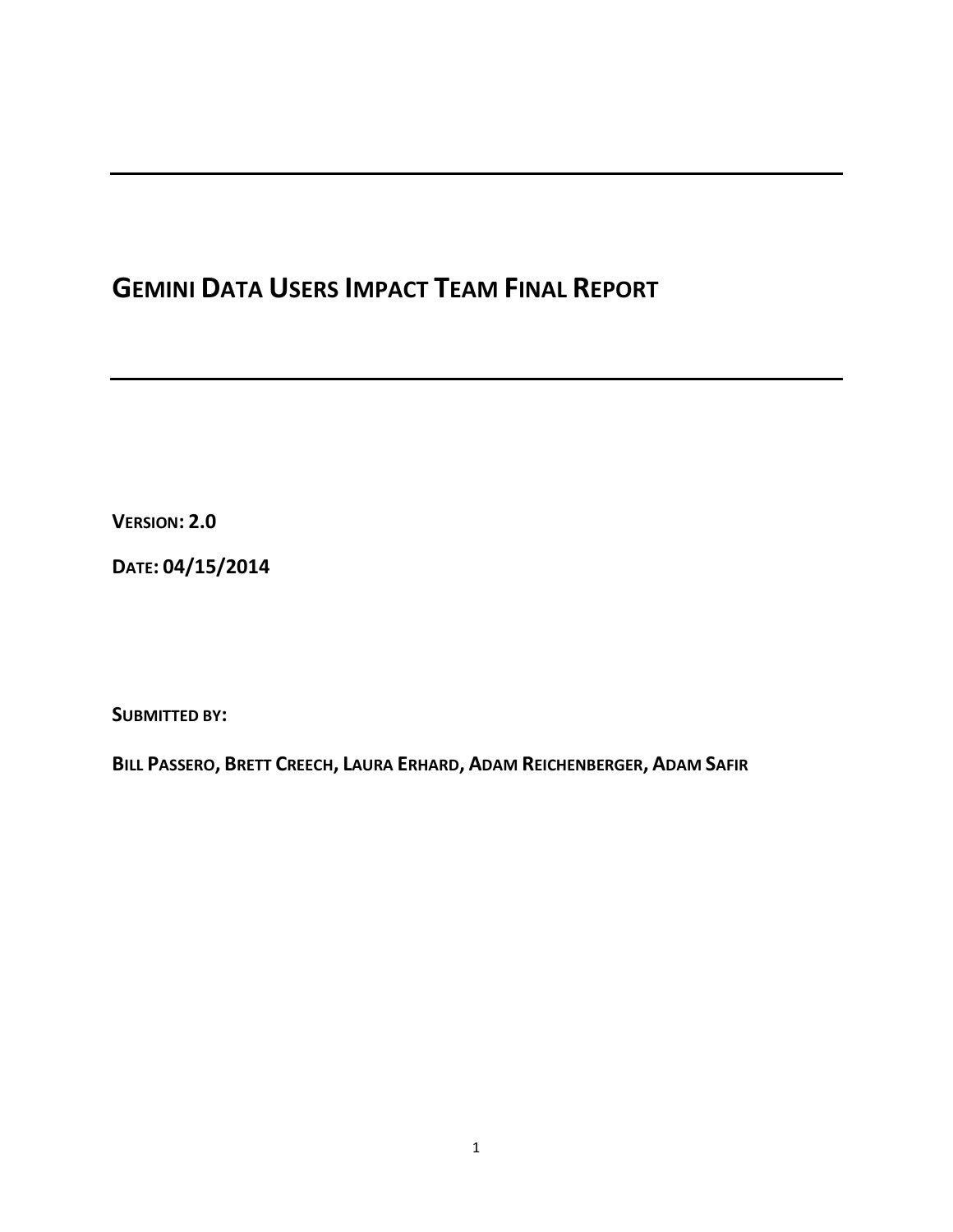# **TABLE OF CONTENTS**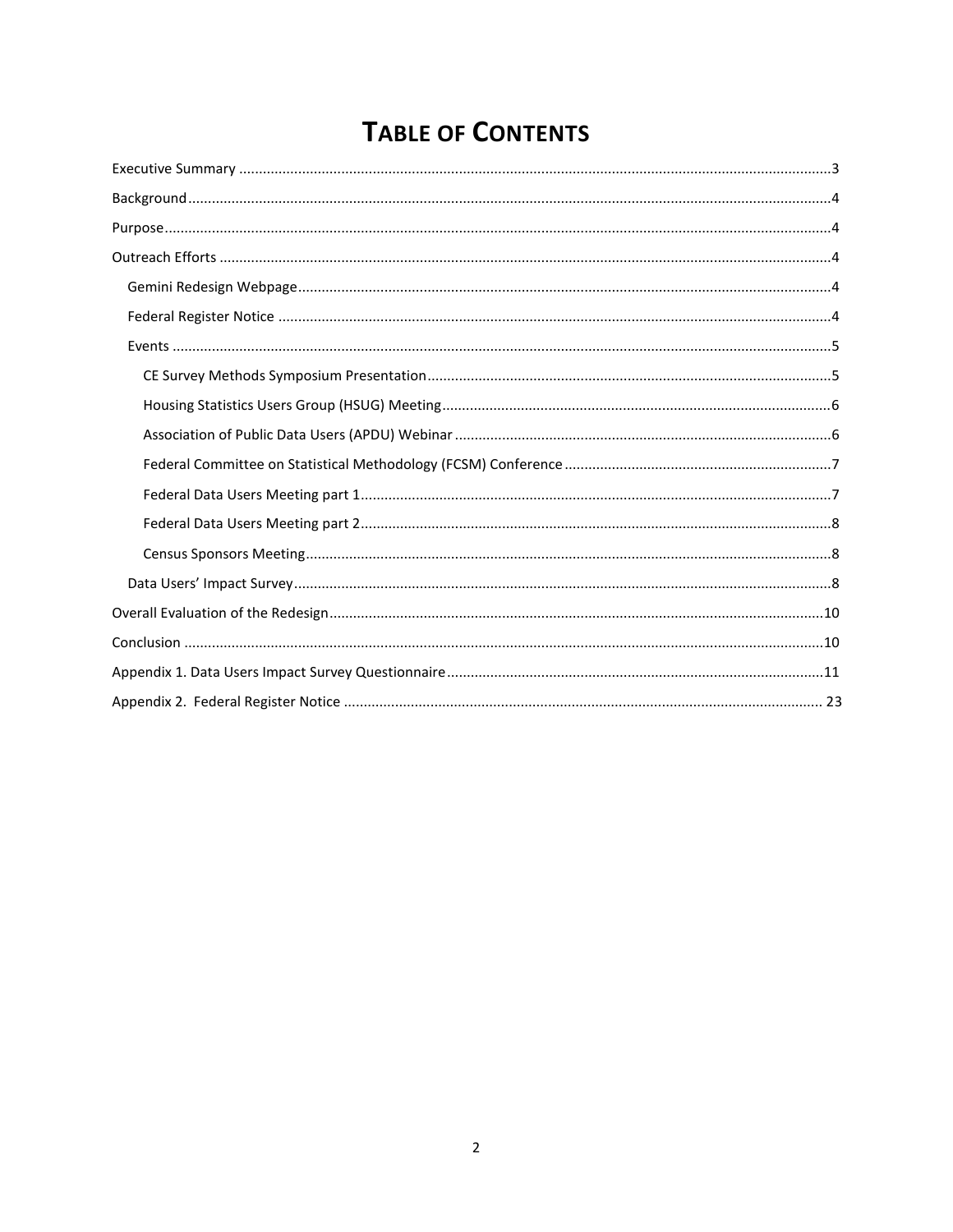# <span id="page-2-0"></span>EXECUTIVE SUMMARY

The Gemini Data Users Impact Team was chartered in May to solicit feedback from the Consumer Expenditure Survey program (CE) user community about the features of the approved CE survey redesign, identifying serious impediments that would require major revisions to the new design. The team developed a series of outreach activities that had three objectives:

- 1. To obtain feedback from users on any serious issues they perceived in the redesign proposal that would warrant revision of the proposal
- 2. To make users aware of the structure and content of the new CE redesign proposal
- 3. To make users aware of the implementation timeline and plans to aid users in transitioning from the old design to the new.

The dedicated Gemini redesign webpage and the Federal Register notice contained information about the redesign proposal (with links for additional details) and invited users to provide comments via an email link. A series of outreach events consisting of presentations at conferences, professional meetings, and invited panels, and a focused Data Users' Impact Survey directly engaged data users to solicit feedback on their reactions to the proposal. The outreach events and the Impact Survey provided all the responses the team received from data users.

Users generally approved of both the design and the process by which it was constructed. These sentiments were expressed at many of the outreach events and in comments received in the users' impact survey. It was noted that the way the process was conducted lent confidence that the new CE would continue being a valuable tool for research. The two most common concerns raised by users were the elimination of the quarterly panels and the planned reduction in expenditure detail. Although there was some indication that the ability to compute year-overyear changes with the new design was an attractive feature, it was also noted that the lack of quarterly panel data would limit the utility of the data and guidance in adapting research to the new design would be of great help. More aggregated expenditure categories were viewed as a particular issue for those users who employed the granular data in micro-level analyses, such as sales tax incidence and poverty research.

Users generally agreed that one to two months prior to release of the data would be sufficient lead time to provide supporting materials, such as data dictionaries, sample programs, and webinars, to aid in the transition to the new data. At the same time, users expressed a desire to be informed about decisions on the structure and content of the final data sets, such as the final specification of expenditure detail, as soon as possible.

While there were concerns raised about the impact of the new design on the ability to conduct the types of research currently being undertaken, users did not view these concerns as "showstoppers" that would curtail their use of CE data. Users appeared willing to adapt their research to the new data and, to that end, asked that the CE provide resources and guidance to aid in that process.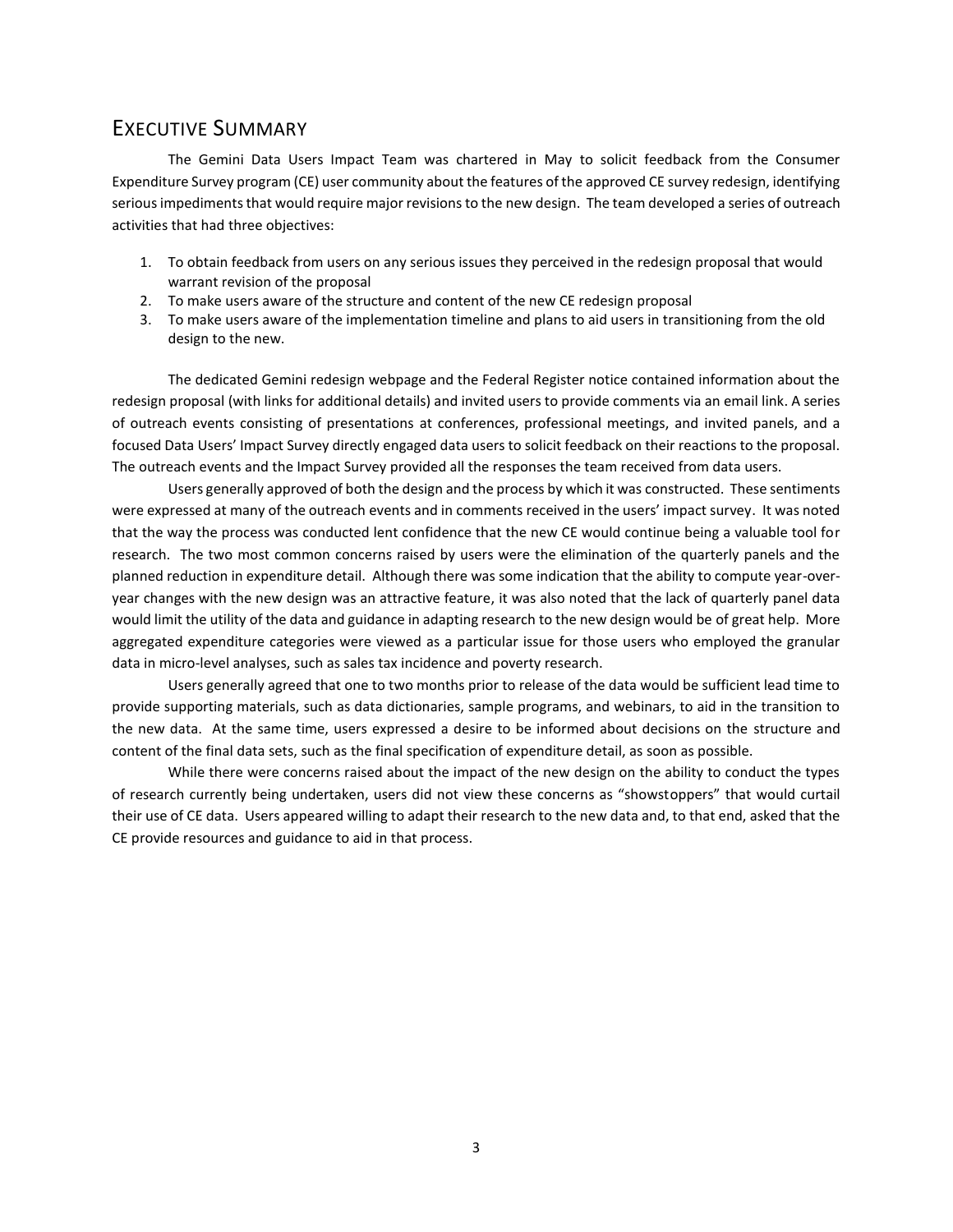# <span id="page-3-0"></span>**BACKGROUND**

Early in the redesign process, the Gemini Project team reached out to CE data users to solicit their input in designing the new survey. Following are four events at which users had the opportunity to express their wants and needs:

- CRIW-NBER Conference on Improving Consumption Measurement (July 2009)
- CE Data Users' Needs Forum (June 2010)
- Consumer Expenditure Survey Methods Workshop (December 2010)
- CE Survey Methods Symposium (July 2012)

These inputs were used when developing requirements for the redesigned CE survey and the subsequent design plan. The Gemini Data Users Impact Team was formed as a way to follow-up with data users after the new design was proposed and approved to assess how their use of the data would be affected by the new design.

## PURPOSE

The Gemini Data Users Impact Team had two primary purposes. The first was to solicit feedback from users and compile their concerns pertaining to their use of the data. The second, which combined the latter two objectives of the team, was to educate the public on: 1) the features of the new design, 2) the scope of the data that would be available, 3) the timeline for implementation, and 4) the plans for aiding users in the transition to the new design. To achieve these goals, the team organized a number of outreach efforts including presentations at several conferences and meetings, a CE Redesign webpage describing the new design and providing a comparison of the current and new design, submission of a notice on the Federal Register, and fielding a web-based users' impact survey.

# OUTREACH EFFORTS

## GEMINI REDESIGN WEBPAGE

The Gemini homepage [\(http://www.bls.gov/cex/geminiproject.htm\)](http://www.bls.gov/cex/geminiproject.htm) was overhauled to more accurately reflect the details of the redesign. The page was designed as a two-way portal to allow the public to both access information from and provide feedback directly to the Gemini Users' Impact team. The webpage keeps an updated list of new and old outreach events, while providing users with a free flow of new information (documents, timelines, surveys, etc.) as it becomes available. In addition to these two dynamic features of the website are two static—but interactive—graphics that identify the key differences between the current design and the redesign, and describe the redesigned survey procedure step-by-step. The Gemini homepage is designed to be the hub of all Gemini-related information while providing a direct link between CE data users and CE Gemini staff.

## FEDERAL REGISTER NOTICE

Another vehicle for getting feedback on the redesign was the posting of a notice on the Federal Register requesting comments. The notice included a background summary of the new design, a link to the Gemini webpage for further information about the design, and a section delineating the desired focus of comments. While the notice indicated comments were welcome on any aspect of the redesign, the BLS was especially interested in comments on: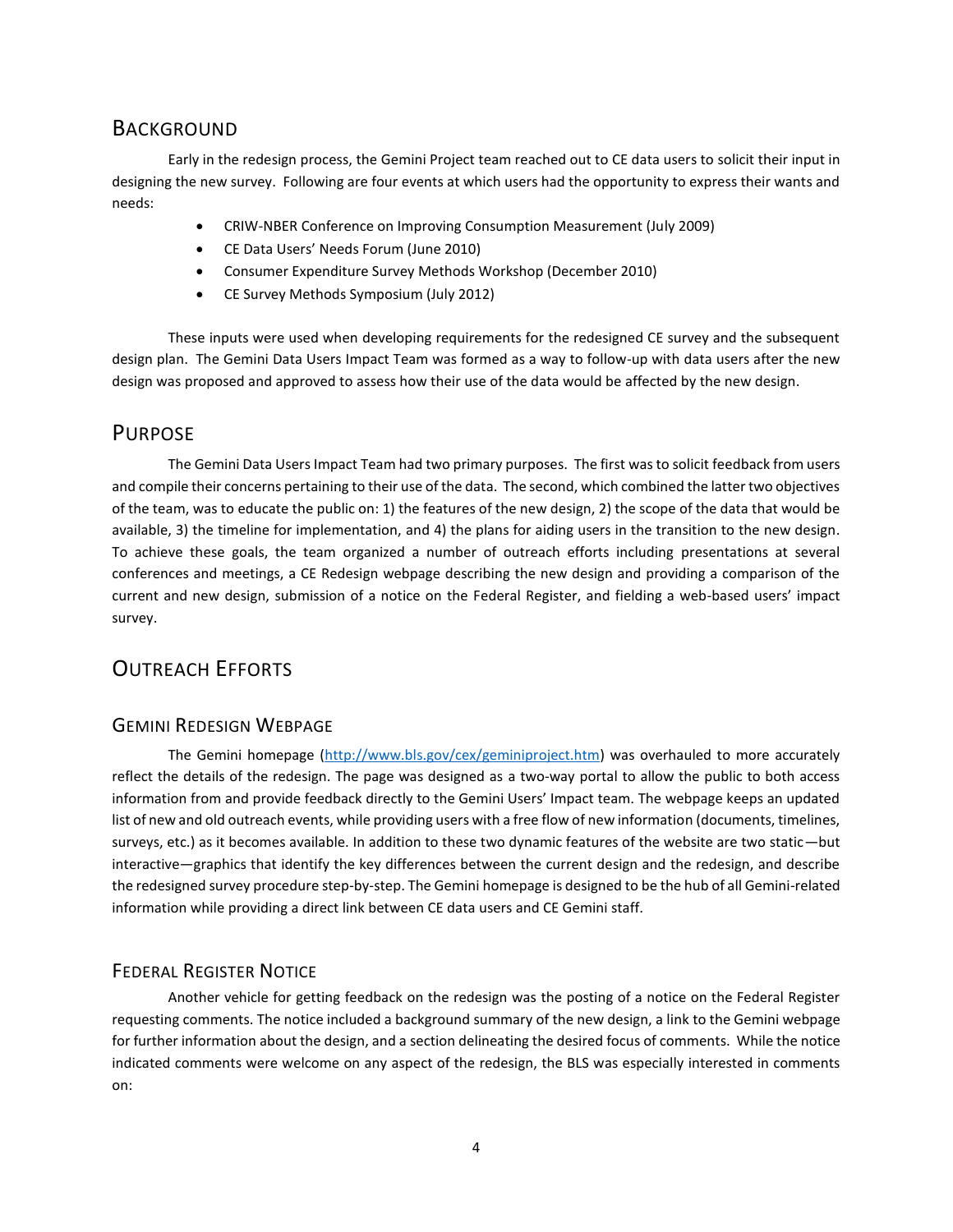- <span id="page-4-0"></span>Enhancements or limitations the proposed new design will have on the use of the data.
- Features of the new design that are particularly appealing or problematic.
- Information and lead time that would be needed prior to the implementation of the new design to aid users in adapting to the new design.

The register notice was open for 90 days, with comments directed to BLS through April 1, 2014. No comments were received.

#### EVENTS

#### CE SURVEY METHODS SYMPOSIUM PRESENTATION

The first CE Survey Methods Symposium was held on July 17,, 2012, the day before the start of the seventh annual CE Microdata Users' Workshop. It provided a day-long forum to discuss the recommendations of the CNSTAT Expert Panel on the Redesign of the Consumer Expenditure Survey with an invited audience of interested local data users as well as attendees of the users' workshop. The success of that event led to its formal integration into the schedule as a joint event with the users' workshop in 2013.

The 2013 Symposium took place on the afternoon of July 16, 2013 and drew an attendance of 47. It covered two major agenda topics – small-scale redesign changes and the Gemini Project. One of the three presentations at the latter was "Overview of the Proposed CE Redesign". The other presentations focused on measurement errors in the CE and a comparison of international consumer expenditure surveys. The symposium concluded with a question-and-answer session whose comments are summarized below.

One concern was raised about expenditures with a longer transaction time, for example healthcare expenditures, where the expenditure and reimbursement might occur over more than the 3-month reference period and subsequently what assistance CE would provide researchers in those cases.

Another issue concerned the distribution of healthcare expenditures. Under the proposed design, one could not distinguish a reported expenditure of \$25,000 in an interview as coming from a household that spends \$25K every quarter, or a household that is reporting a catastrophic, one-time expense.

There was a request that CE be proactive in describing how weighting will be affected by the new design as this had been an issue in using data when the survey transitioned to a continuing quarterly design.

There was also a worry about seasonality when looking at households over time, because the two observations for a household will come from the same month of the year, one year apart. While this could be dealt with using dummy variables, this would still be a big concern for academic users.

A number of comments were made on features of the design itself, such as the use of incentives and the two-wave survey procedure. As these were not related to data use, they are not being expounded upon here.

On the positive side, approval was expressed for the new survey design, including the logical grouping of questions and the incorporation of records. Additionally the classification of all expenditures in 3 groups: easily recalled, frequent, and efficient to collect with records, was approved of.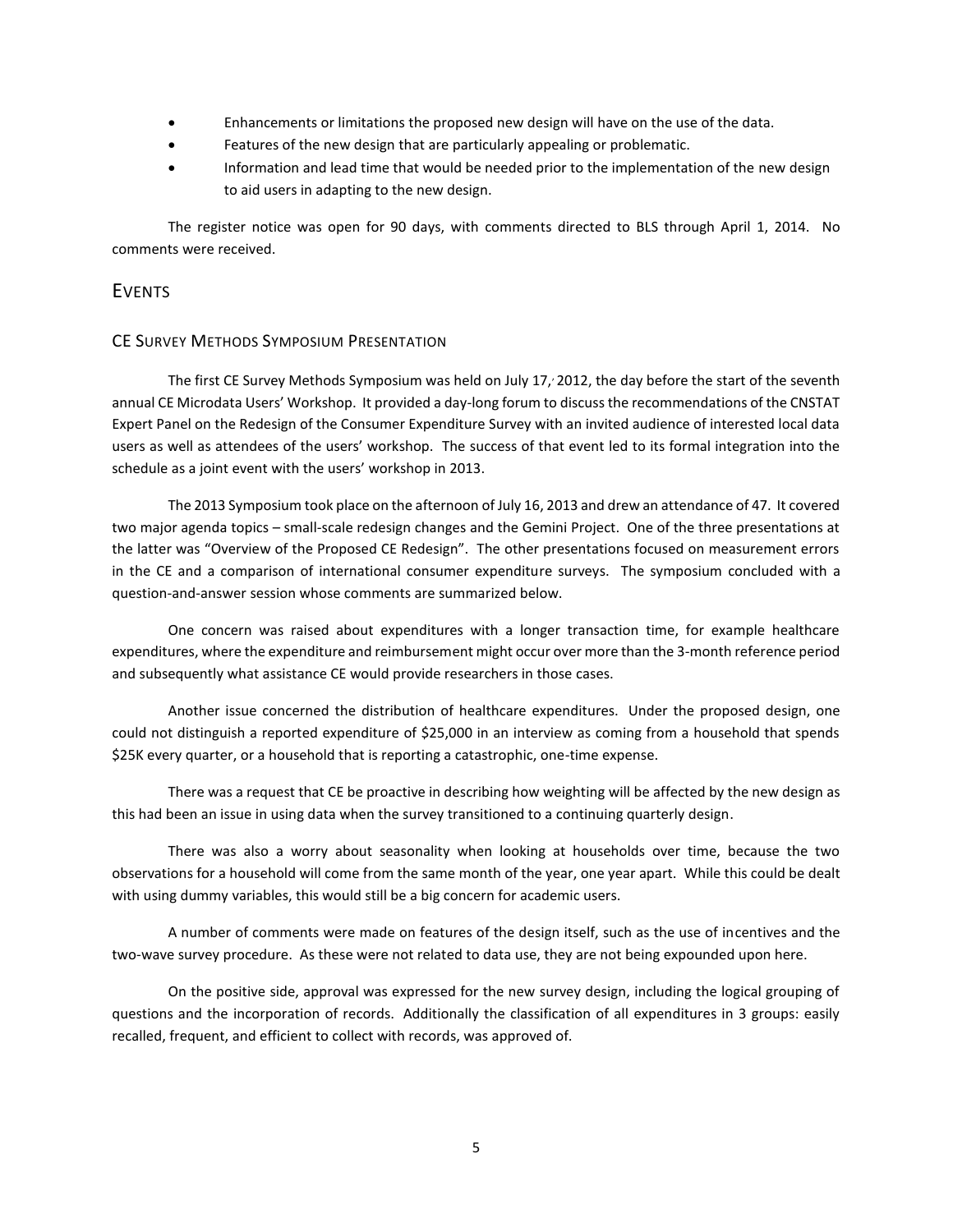#### <span id="page-5-0"></span>HOUSING STATISTICS USERS GROUP (HSUG) MEETING

The primary purpose of HSUG is to serve as a forum for members and the public for the exchange of views and information on all aspects of housing-related statistics, from their funding and collection, to their processing, analysis, and availability. Aside from an interest in current, past, and potential sources for housing data, a significant focus of HSUG is communicating the future data needs of the housing research community to data providers. HSUG holds regular meetings about every three months that include formal presentations and informal announcements and updates from members and individuals representing agencies involved in the compilation of housing data, especially the Census Bureau and HUD.

Steve Henderson offered a presentation entitled "Redesigning the Consumer Expenditure Survey" to the group at its meeting on November 1, 2013. Approximately 40 people attended the presentation. The only comments received after the presentation were about the incentives being offered in the design and what research CE had drawn upon with respect to the levels and relative effectiveness of incentives. There were no comments on the impact of the new design or expenditure classifications on the use of the data.

After the meeting, a Census attendee approached us with concerns about the amount of expenditure detail that would be available on property construction, repairs, alterations, and maintenance jobs (Section 5). These mirrored the potential concerns of the Manufacturing and Construction Division (MCD) at Census who use the current CE data in estimating the value of residential construction put in place. To find out more of their concerns, MCD was invited to and participated in the second Federal data users meeting on January 23, 2014.

In addition, an attendee from Housing and Urban Development (HUD) suggested that a meeting to discuss the CE redesign in light of work they were doing to redesign the American Housing Survey (AHS). At that meeting, it seemed clear that AHS was further along in the redesign process, and HUD was more interested in the process itself rather than from the prospective of the redesign on a CE data user, and thus, did not have anything to contribute vis-a vis the impact of the CE redesign on data users.

#### ASSOCIATION OF PUBLIC DATA USERS (APDU) WEBINAR

On November 14, 2013, Laura Erhard and Adam Safir presented a 1-hour webinar overview of the Gemini redesign to an audience of 35 Association of Public Data Users (APDU) virtual attendees.

The following questions were posed to attendees at the end of the webinar:

- 1. What are the positive impacts on research?
- 2. What are the negative impacts on your research?
- 3. Do you have any concerns about these specific design changes:
	- a. 12-month change instead of 12 months consecutive data (assuming no attrition)
	- b. Fewer, more aggregated expenditure categories
	- c. Diary reference period not aligned with Visit 1 and Visit 2 reference periods
- 4. What information/training do you need prior to implementation?
- 5. What amount of lead time do you need prior to implementation?

Although these question were not directly addressed by attendees, there was some helpful discussion about the redesign's timetable, and overall attendees expressed positive feedback on the redesign.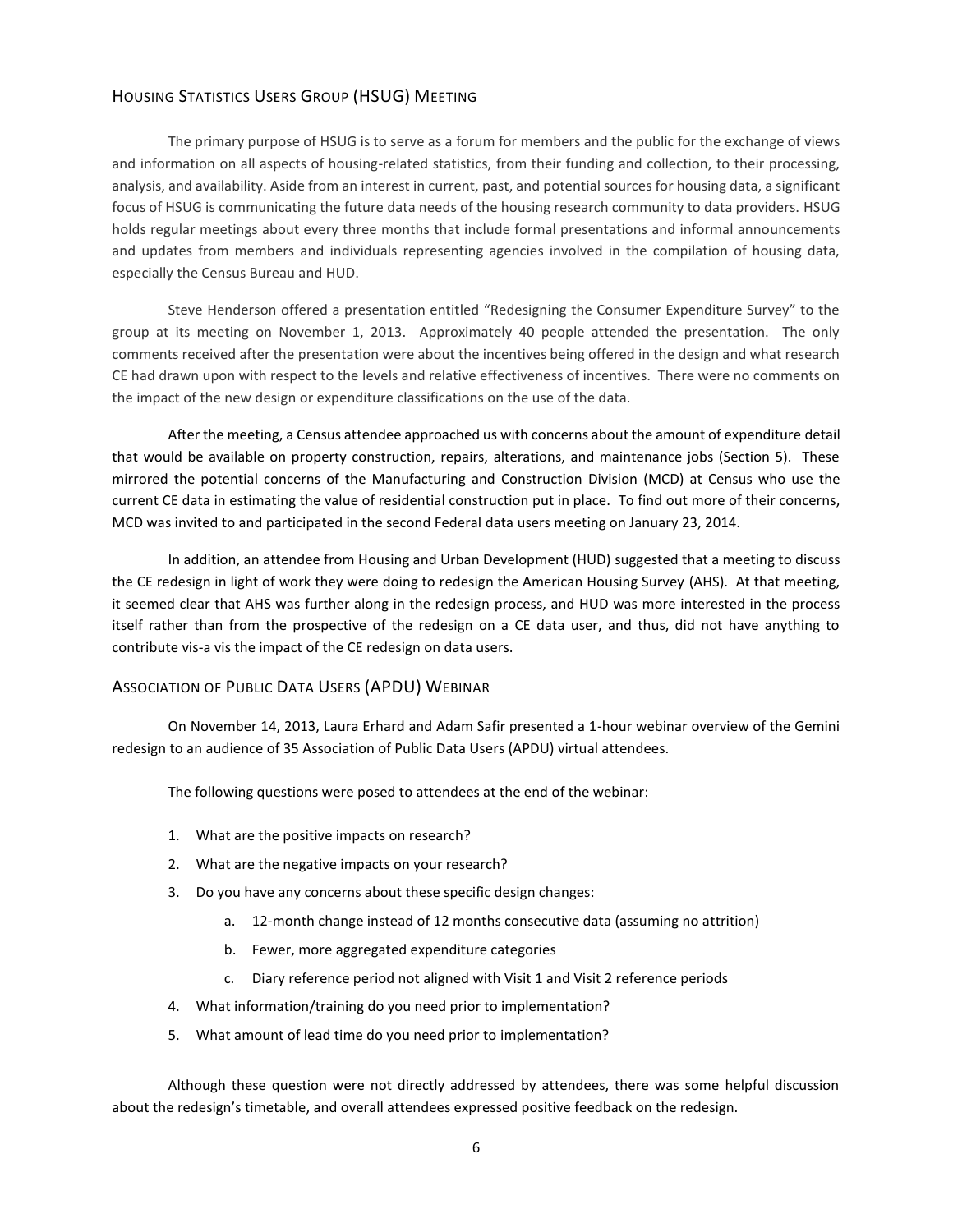<span id="page-6-0"></span>A couple of questions were asked by the audience that may provide insight into customer needs/impacts. One participant was interested in what level of geographic detail the redesign would be able to provide. Another participant asked whether the new design would be using administrative records.

#### FEDERAL COMMITTEE ON STATISTICAL METHODOLOGY (FCSM) CONFERENCE

FCSM is a committee sponsored by the Office of Management Budget which holds an annual conference highlighting current research and methodological topics relevant to federal government statistical programs. The conference is open to researchers in the statistical community from the government, private sector, and academia. A presentation on the CE's redesign plan, "The Consumer Expenditure Survey's New Design and Implementation Plans" was part of a larger session "New Approaches to Survey Design, Implementation, and Use" at the 2013 conference held November 4 -6. The presentation gave a brief background of the Gemini project, briefly described the current design, and then detailed its components. The presentation closed with a brief comparison of features in the current design to the redesign, a mention of the recommendations being implemented in the redesign, and a look at the road ahead towards implementation.

There were roughly 75-80 members in the audience for the presentation; however, only 35-40 remained for the Q & A portion at the end of the session. A question was posed regarding the continuity of the time-series data, how the break in the series would be handled, and how users will be prepared for the break. A break in the series is inevitable because of the change in survey design. The CE will need to provide users with as much documentation on the effects of the change in design as possible**.**

#### FEDERAL DATA USERS MEETING PART 1

The first organized data users meeting targeted a group of known federal agencies that use CE products either in tabular or microdata form. The group included representatives from the Bureau of Economic Analysis' National Income and Wealth Division who use our data in analyses of personal consumption expenditures; from Health and Human Services' Center for Medicare and Medicaid Services (HHS) who use a special tabulation of health care insurance expenditures to make comparisons of out of pocket medical spending across government sources, from the Internal Revenue Service's Office of Research (IRS) who use a specially prepared dataset to calculate sales tax tables for IRS forms; from Census Bureau's Housing and Household Economics Division (Census) who use our data for supplemental poverty measures.

In general, the users were happy that the quality would be better with the new design; however, there were some specific concerns raised by each agency about how the design would affect its work. The IRS was concerned with the level of detail that would be collected because it needs the detailed level of expenditures that is now provided in order to assign the appropriate sales tax. Census was concerned that the survey would no longer capture assets, durables, and gifts data which are used for consumption measures. Census was also interested in how reimbursement for health expenditures would be handled as well as the new subsidies for health insurance as a result of the Affordable Care Act.

The general consensus was that new design could work, but each agency would need as much time as possible to prepare for the change. For example, as soon as the level of detail becomes available, IRS would want to work with that information. HHS wanted a crosswalk between the current design and new design, concerned about the continuity of the time series and how the years could be linked. It was recommended that we provide sample programs for the transition and detailed instruction at the users' workshop.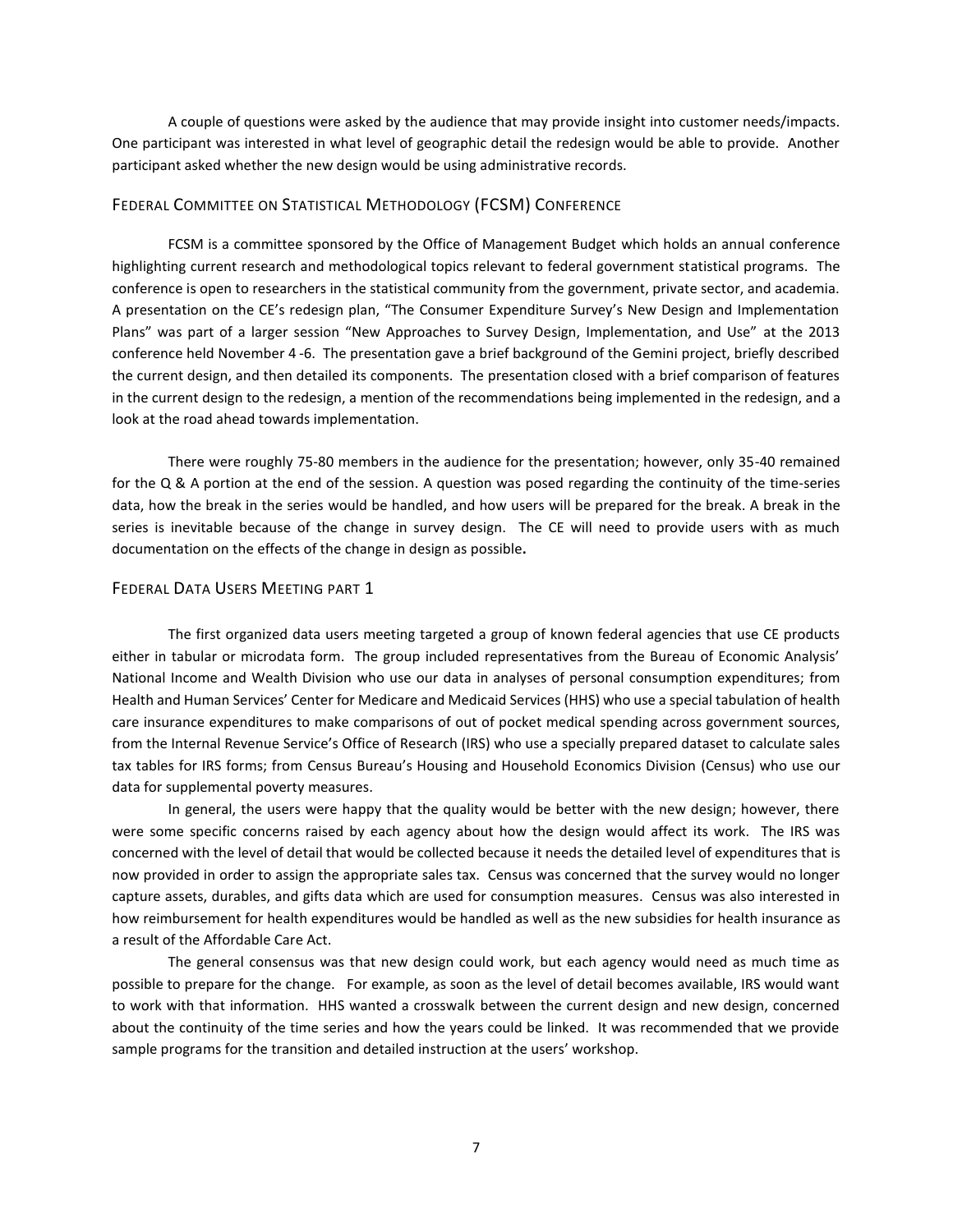#### <span id="page-7-0"></span>FEDERAL DATA USERS MEETING PART 2

The second federal data users meeting was held to accommodate federal data users that had missed the previous meeting and other users that had provided input early on in the redesign process. Attendees included representatives from the Federal Reserve Board, the Bureau of Economic Analysis' National Income and Wealth Division, the Census Bureau's Manufacturing and Construction Division, the Department of the Treasury's Office of Tax Analysis, and the Federal Deposit Insurance Corporation. The new design was well received with very few concerns. BEA noted that it currently uses four consecutive quarters of data from each CU, despite the limitations and biases this causes. For its purposes, it needs to continue to have four quarters of consecutive data or the ability to simulate four quarters of consecutive data. Given the new design would not have the panel component that it needs, it requested that BLS provided guidance on how to create a synthetic panel.

#### CENSUS SPONSORS MEETING

The Census Survey Sponsors' Meeting was held at the Bureau of the Census on January 28, 2014. Approximately 100 Federal Agency staff attended, drawing from the Bureau of the Census and other Federal statistical agencies which sponsor Census-conducted surveys. A presentation, entitled "The Consumer Expenditure Survey Gemini Redesign and Road Ahead," included background of the redesign, an overview of the redesign itself, a comparison of design features, and comments on next steps for the road ahead. While there was limited opportunity for interchange during the meeting, several high-level Bureau of the Census staff approached CE staff following the meeting to express generally positive comments about CE's redesign progress and plans.

#### DATA USERS' IMPACT SURVEY

As an additional way to solicit feedback from users on the impact of the new CE survey design proposal on their use of the data, the team agreed to design and field a web-based users' survey. The team began work on the survey in September 2013. It was agreed that the survey should consist of a combination of open-ended and multinomial questions. More detailed questions would also be required to measure factors, such as the respondent reaction to individual diaries. An initial set of questions was drafted and revised.

The focus was refined to ascertain whether the redesign would allow users to do the type of research they generally perform, rather than their current specific research, given the time interval before implementation. To facilitate obtaining respondents' reactions to the new design vis-a-vis the current design, a Venn diagram comparing features of the two designs was added as a reference point for specific questions. A question was added to find out what kind of CE data products the respondent used. The universe of the survey consisted of members of the Gemini email blast list, the Users Needs Conference attendees, and the members of the CEX update email list. The former two groups would get direct invitations to complete the survey; the latter group would be informed that the survey was on the Gemini web page in the form of a new update.

The team received and incorporated feedback from the Office of Survey Methods Research (OSMR) on the survey questions. With the guidance of BLS' Division of Management Services (DMS), the team prepared the required material necessary for obtaining Office of Management and Budget (OMB) clearance to administer the survey. The user's impact survey fell under the umbrella of a "customer satisfaction survey." OMB's approval of the package was received in January 2014.

The survey was programmed and the direct invitations were delivered through Survey Monkey, which included a cover letter explaining the purpose of the survey as well as the required text from OMB explaining the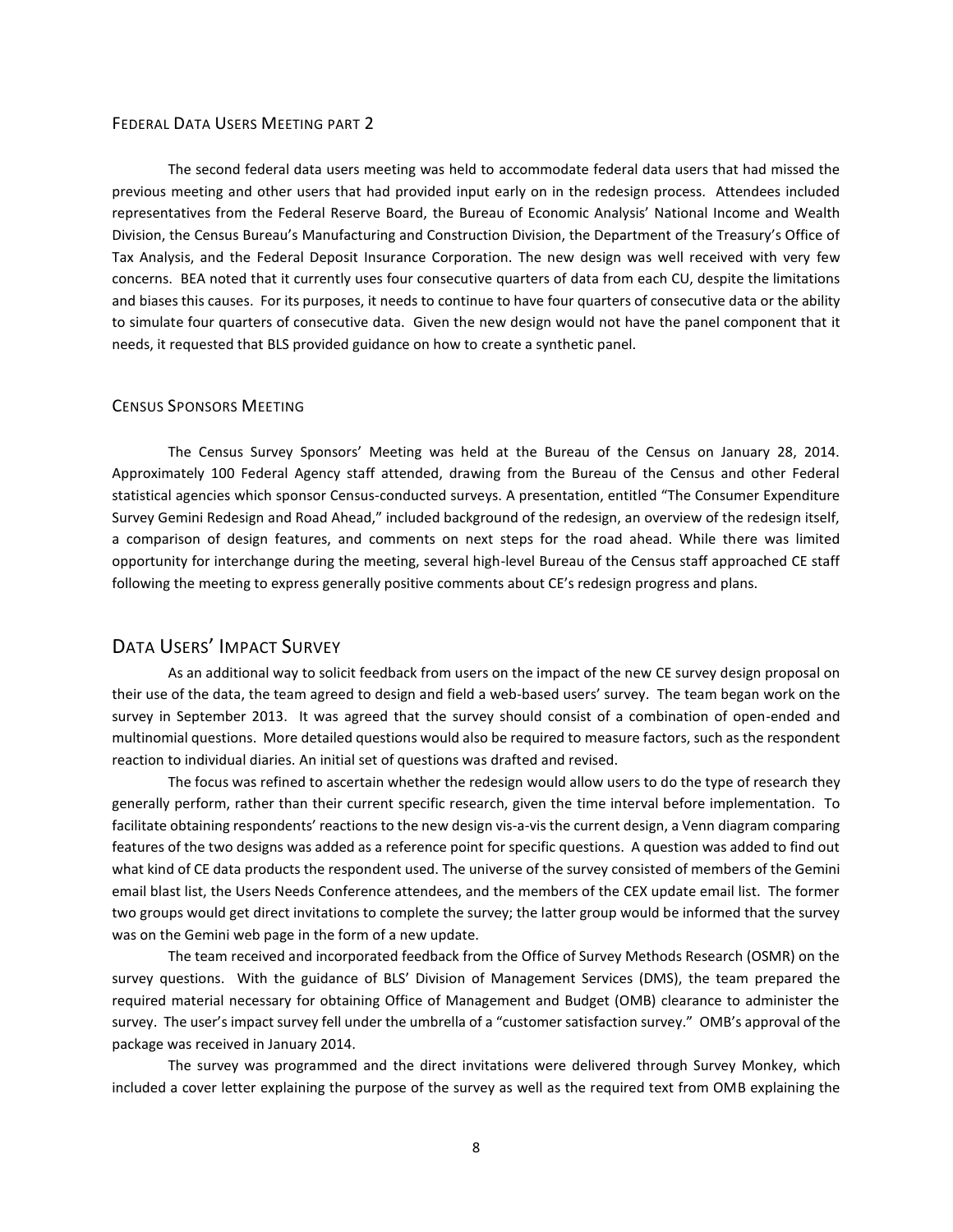voluntary nature of the survey. The survey was released on February 6, 2014 and was available to users until February 24, at which point it was taken down and the results were analyzed.

During the time that the survey was open, 22 respondents accessed and answered at least one question. The respondents were evenly split three ways among Publication-tables users (7), Microdata users (7), and Other<sup>1</sup>  $(8).<sup>2</sup>$ 

The sample size is admittedly small, but there are a few things of note within the data. Of the five options for most appealing design feature, answers varied across users, but microdata users were much less interested in the Shorter Interviews than were table users and other respondents. None of the "Other" respondents were interested in the 12-month interval between waves, but table and microdata users found this feature favorable. Incentives were the least frequently identified category as the most appealing feature of the redesigned survey.

Table and Microdata users both indicated the new features would support their current research. Those that indicated they were unsure if it would support their current research identified the level of expenditure detail as the cause for concern. Respondents for which the question was applicable were split between whether the new design would allow them to perform new analyses. Table users were split between the affirmative and unsure. Half of the microdata users indicated that the new design would support new analysis that could not previously be done including analysis of a twelve month change and having results from a single sample design in place of a two sample design. The remaining microdata users indicated no new analysis that could be done under the new design.

As far as limitations that may stem from the new design, none of the publication table-users expected the new design to limit their current research. Microdata users, however, were quite the opposite. Five of the seven microdata users outwardly expect this new design to pose limitations on their current research. Their concerns included lack of quarterly data/multiple points in time measuring spending of a CU and less expenditure detail. Most of the respondents (regardless of which type of user they are) did not indicate that their analysis would be limited by the Interview collecting Diary items at a broad level.

As expected from earlier conversations during the design phase with users, the switch from 12 consecutive months of data to two points in time 12 months apart was polarizing among respondents. Table users were not concerned with the lack of 12 consecutive months of data, while 1 microdata user felt the same. Five microdata users admitted the 12-consecutive months of data was important to their current analysis, and another wasn't sure. Of the two other-user respondents who felt the question was applicable both answered yes, the 12-consecutive months of data was important. However, while the majority of microdata and other users admitted this importance, only a couple thought the change to two data points 12 months apart would pose a problem.

Regarding the information needed by users to transition to the new design, most users did not identify any additional supporting resources they would need outside of what was listed: data dictionaries, listings of available expenditure, demographic, and socioeconomic variables, sample programs to produce statistical measures, and prerelease workshops/webinars. The only additional recommendation was to provide a test dataset with at least a handful of records. Users of all backgrounds generally agreed that one to two months in advance was enough time to receive various materials to aid them in the transition to the new survey.

The number of respondents was very small which clearly limits any analysis that may be done. However, within this small sample we see trends amongst the different types of data users. Publication-tables Users and Microdata Users have varying if not opposite concerns with the features of the new design, however, very few, if any, respondents found these concerns to be too problematic to overcome. An additional goal in the survey was to conduct outreach to users and give them the opportunity to provide feedback. One positive piece of feedback

 $\overline{a}$ 

 $1$  "Other" includes all respondents who answered "Other outputs that rely on CE data (reports, internal analysis),"

<sup>&</sup>quot;None," or "Don't know" to the request: "Please indicate what type of CE data products you use most frequently." <sup>2</sup> This report mostly discusses the Publication-table users and Microdata users, as most of the other users didn't answer most of the questions, or found them not applicable to their research.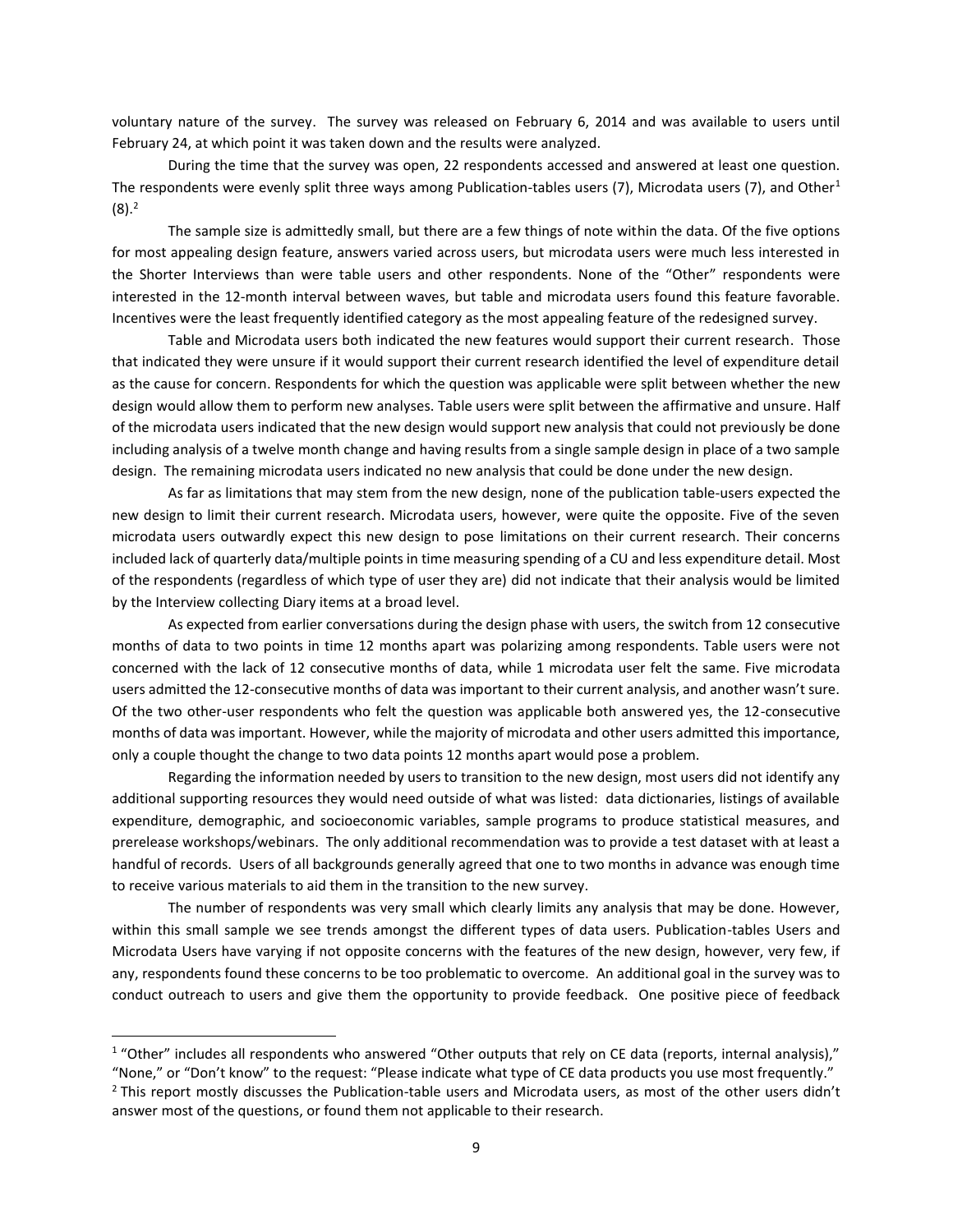<span id="page-9-0"></span>received was: "I appreciate the way the redesign process has been conducted, and believe the new CE will keep being a valuable tool for research."<sup>3</sup>

## OVERALL EVALUATION OF THE REDESIGN

All input from data users came from the outreach events and the web-based Data Users' Impact Survey as no responses were received through the Gemini Redesign webpage or the Federal Register notice. The general tenor of users was positive toward the redesign. That improved data quality was a goal of the redesign was a point in its favor.

Two features of the redesign proposal drew most of the critical comments. The first was the elimination of four quarterly panels of data. While some users found appealing the new design's capability for conducting yearover-year analyses at the micro level, the replacement of the quarterly panels was more often cited as a limitation for using the data. The lack of continuous panel data was also cited as a potential problem for accurately recording expenditures where reimbursements occur.

For the most part, however, the elimination of panel data was not considered serious enough to prohibit use of the new data. Rather users asked for guidance, in terms of documentation, sample programs and other aids, to navigate the transition in going from the quarterly files to the new file structure. The suggestion was also made that CE consider the creation of synthetic panel data from the new files.

The second feature raising the most concerns was the reduction in the overall number of expenditure categories that would be available in the new data. This was a particular concern for users engaged in sales tax incidence and poverty/well-being analysis at the micro level. Another concern raised was that the new expenditure categories may become more difficult to compare to other sources used in validation studies (e.g., PCE).

Users often cited a desire for support from the CE program office in preparing for the introduction of the new data. Besides the regular forms of documentation and sample programs, hands-on sessions at the microdata users' workshop were also suggested.

## **CONCLUSION**

The data user's impact team successfully reached its two primary goals of educating the public on all facets of the features and implementation plans of the new design and soliciting feedback from users. In the short period of time that the team was active, the team was able to reach out to a wide array of users in multiple venues including conferences, organized meetings, and the internet, providing details of the new design and an avenue for raising concerns. The redesign of the Gemini webpage will continue to serve as a mode of providing up-to-date information about the redesign to CE's users and stakeholders. It will also continue to accept any feedback and questions from the public. Feedback on the transition to the new design will be passed on to the Branch of Information and Analysis as they prepare documentation, users guides, and workshop materials as the redesign date approaches.

<sup>&</sup>lt;sup>3</sup> If you are interested in more detail on Data Users Impact Survey results, please contact <u>GeminiOutreach@bls.gov</u>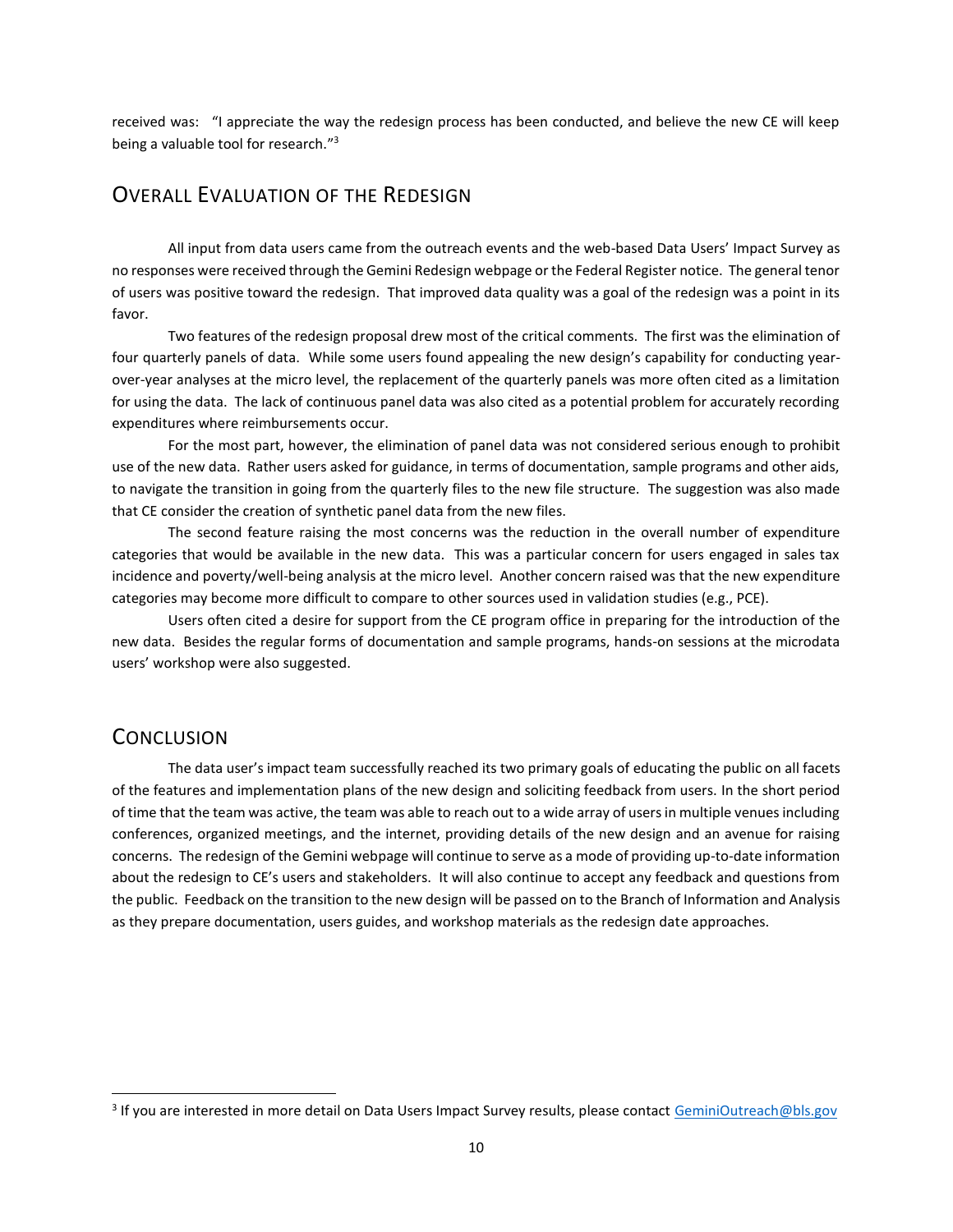<span id="page-10-0"></span>Thank you for participating in this survey. An integral part of the process of redesigning the Consumer Expenditure Survey (CE) is obtaining feedback from data users and other interested parties on the methodology of the new survey design and the utility of the data products it would produce. As such, your views are important to consider as the redesign process unfolds.

Responses to this survey will be compiled in a report for the Gemini Project management team, highlighting both the concerns and advantages respondents express in examining the new design. These may lead to recommendations to revise the design accordingly.

Your participation in this survey is voluntary. We estimate that it will take you 15 minutes to complete this survey. We are collecting this information under OMB Number 1225-0059. Without this currently approved number, we could not conduct this survey. (Expiration: March 31, 2014).

Please complete the survey by February 20, 2014.

This survey is being administered by SurveyMonkey.com and resides on a server outside of the BLS domain. Since the BLS cannot guarantee the protection of survey responses, we advise against including any sensitive or personal information.

Thank you for your time and help.

This survey is being administered by surveymonkey.com and resides on a server outside of the BLS domain. BLS cannot guarantee the protection of survey responses and advises against the inclusion of sensitive personal information in any response.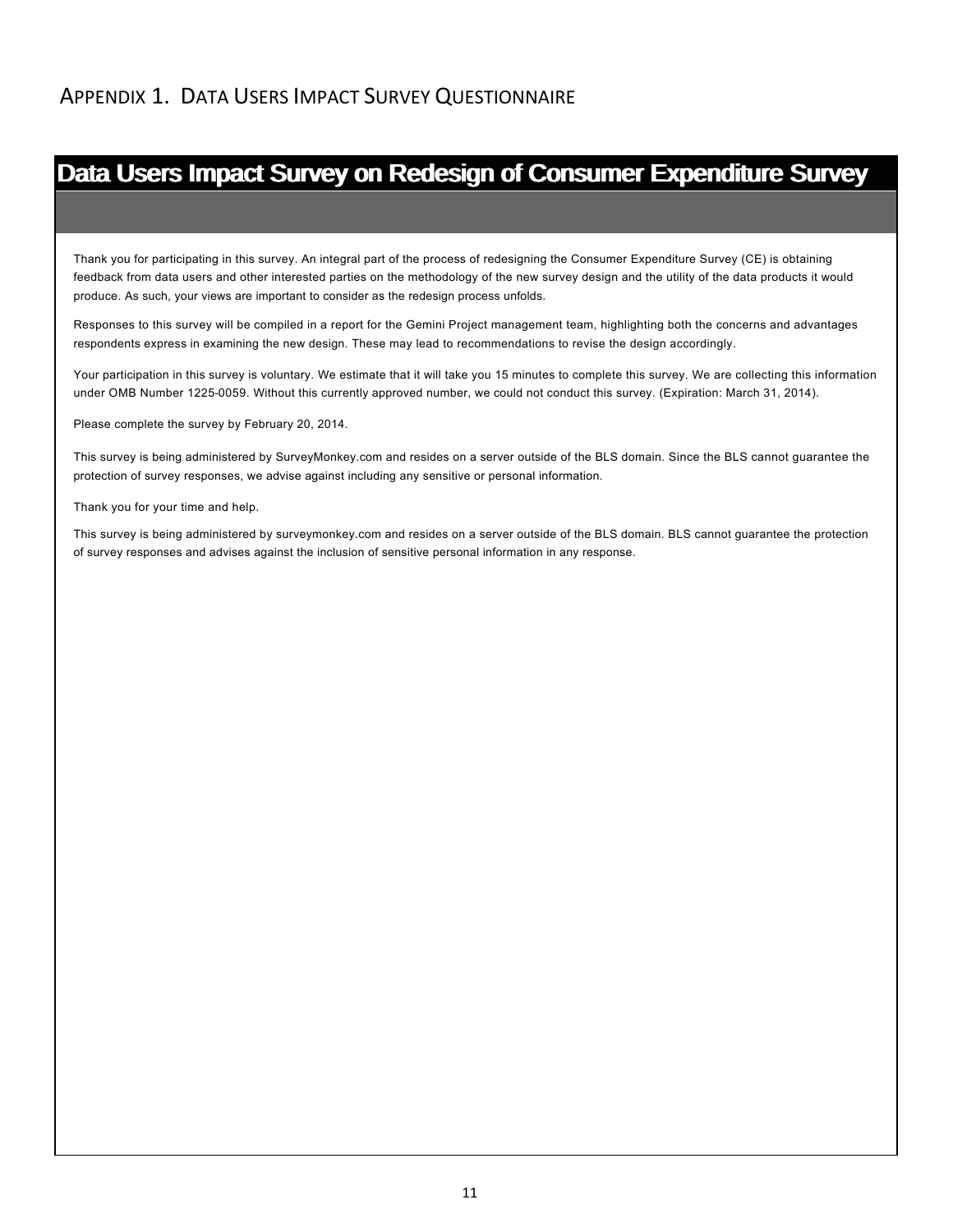#### REDESIGN OVERVIEW

The new Consumer Expenditure Survey (CE) design includes two waves of data collection set 12 months apart. Prior to the start of each wave, an advance letter will be mailed with information about the survey and its importance, a token incentive of \$2, and additional information on promised incentives throughout the interview (detailed below). Each wave contains the same interview structure consisting of two personal visits and a one-week diary.

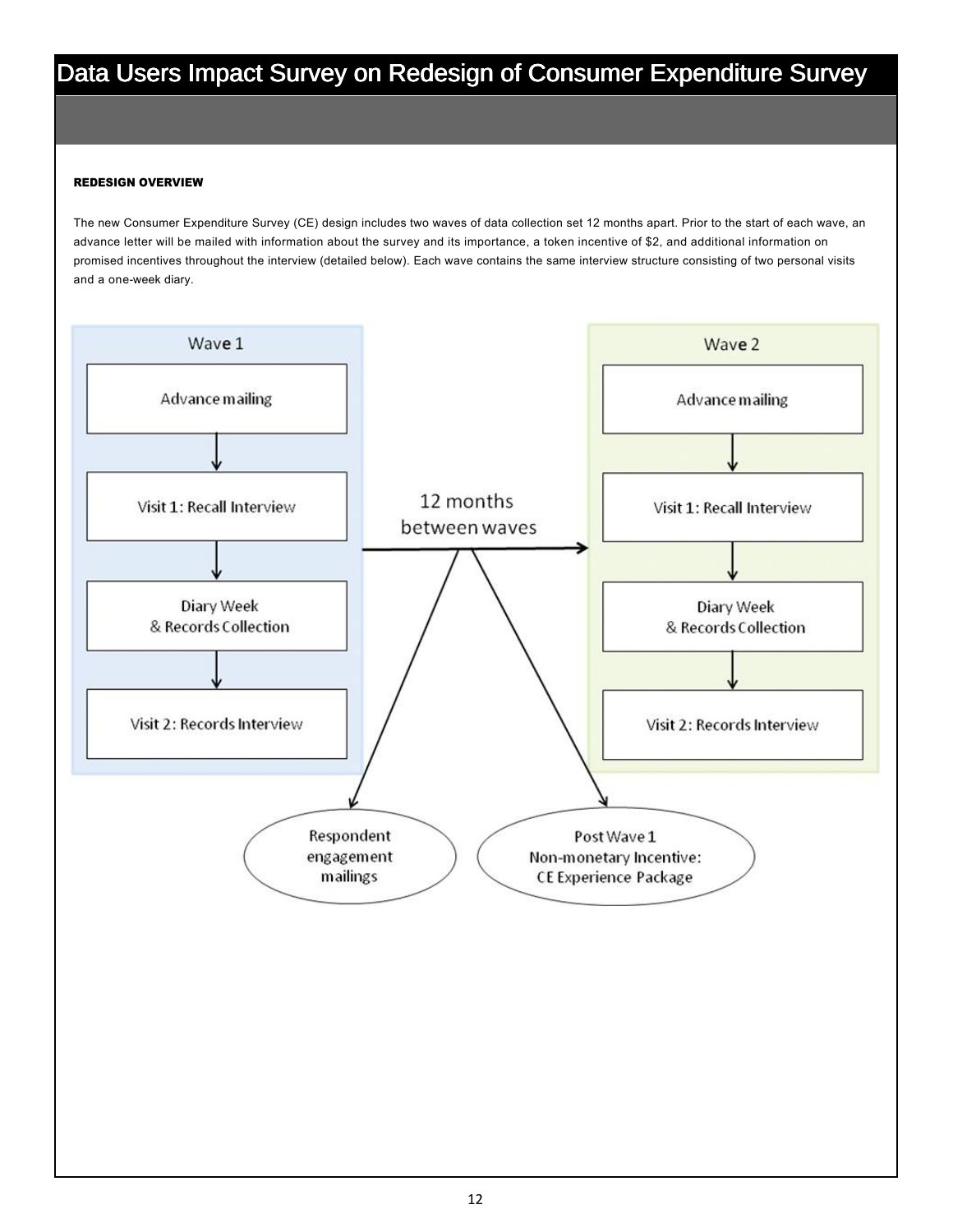#### Visit 1

- $\bullet$  In-person recall interview
- Collects large, easily-recalled household expenditures
- Includes global questions covering expenditure categories to be collected from diary. Global questions will be at higher level (e.g., expenditures on clothing) than detailed questions (e.g., expenditures on pants).
- Includes Instructions to collect relevant expenditure records for Visit 2
- **•** Trains respondents on using the electronic web-based diary.
- Upon completion, the respondent receives a \$20 incentive.

#### Diary Week

- $\bullet$  Each household member aged 15+ maintains an individual diary
- $\bullet$  Individual diary is web-based (accessible via PC, smartphone, or other mobile device)
- **•** Paper option available based on respondents' preference
- Upon completion, each eligible member completing an individual diary receives a \$20 incentive.

#### Visit 2

- $\bullet$  In-person records interview
- l Collects expenditures that can reasonably be found in records such as receipts, utility bills, and bank statements.
- l Upon completion, respondents that use records receive a \$30 incentive, respondents that don't use records receive a \$20 incentive.

Each of the components of the new design has been developed to address factors identified as potentially contributing to measurement error in the current CE survey:

- Web and mobile-based diary surveys will encourage real-time data capture reducing underreporting by respondents.
- $\bullet$  Individual diaries should also reduce underreporting due to proxy reporting.
- Shortened interview length should reduce burden, which is linked to data quality.
- **•** Emphasis on record use should lead to more accuracy in the reporting of expenditures.
- Incentives should address respondent motivation, leading to higher quality of data reported.

Redesigning the CE survey is a long term project. The data from this redesign will become available after development and testing, which are expected to take approximately ten years to complete. The full proposal can be found here: Redesign Proposal Report.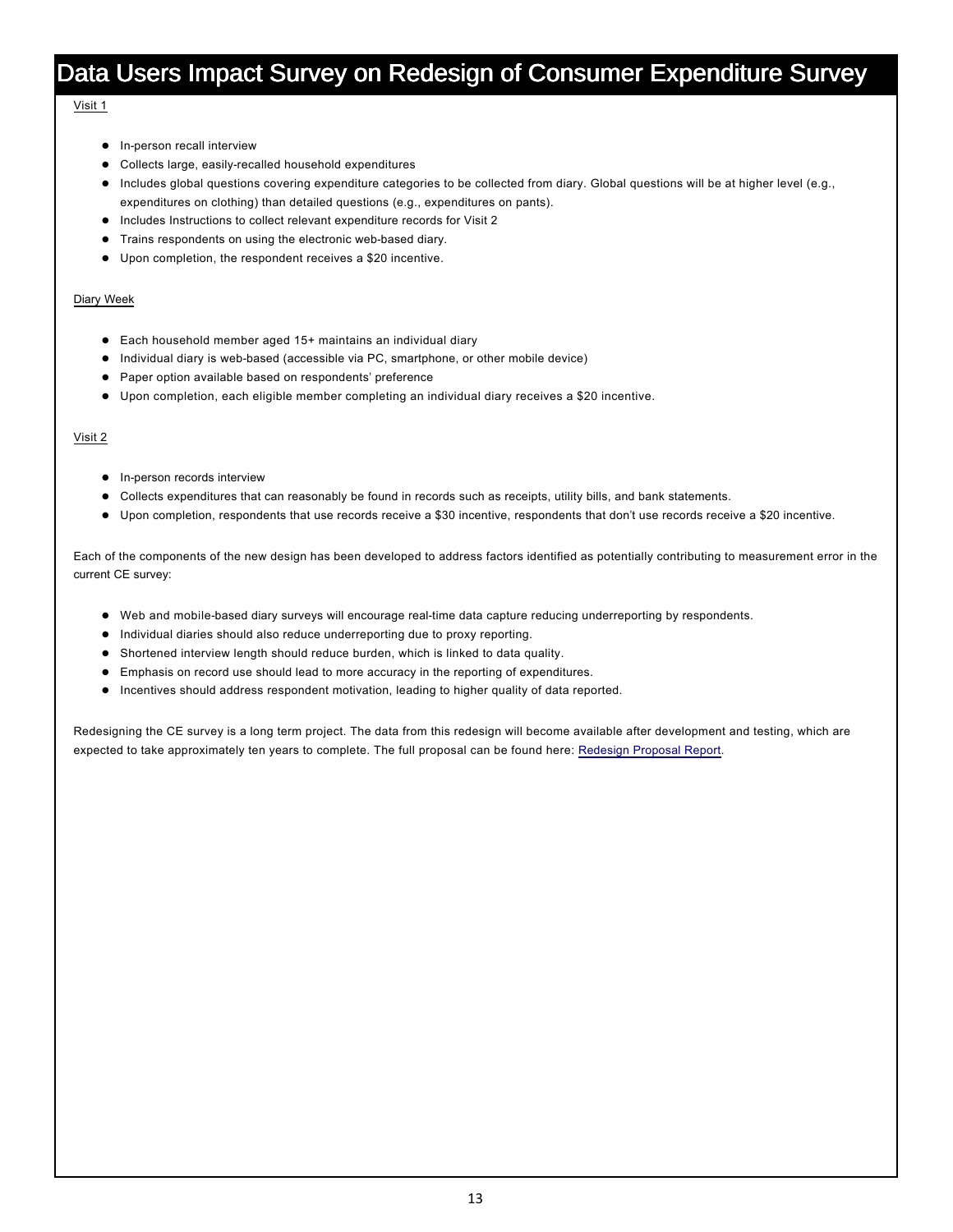## 1. Please indicate what type of CE data products you use most frequently:

- $O$  Public-use microdata
- $\heartsuit$  Publication tables
- $\heartsuit$  Other outputs that rely on CE data (reports, internal analysis)
- $\odot$  None
- $O$  Don't know

## 2. In particular, what design features are most appealing to you? (mark all that apply)

 $\blacktriangle$ 

 $\mathbf{v}$ 

- $\Box$  12-month interval between waves to facilitate analysis of year over year change
- $\Box$  Incentives to increase participation and engagement
- $\Box$  Shorter interviews to lower burden and increase accuracy
- $\Box$  Use of technology for diary keeping (web, smartphones)
- $\Box$  Individual diaries to increase accuracy
- Other (please specify)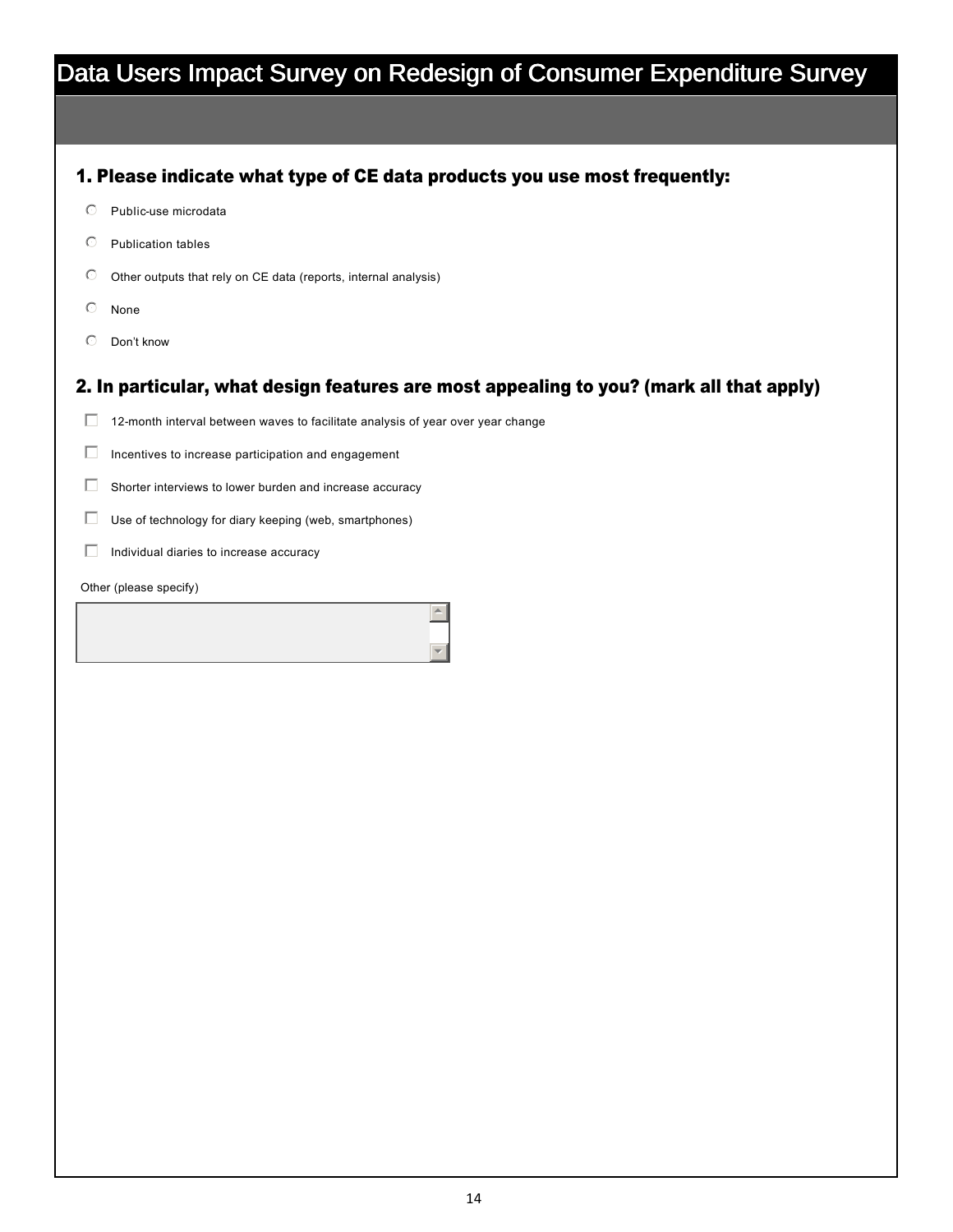The following set of questions ask about the impact of the redesign on the types of analyses you generally perform. Below is a comparison of the current design features to the redesign features for your reference:

Comparison of current design features to new design features:

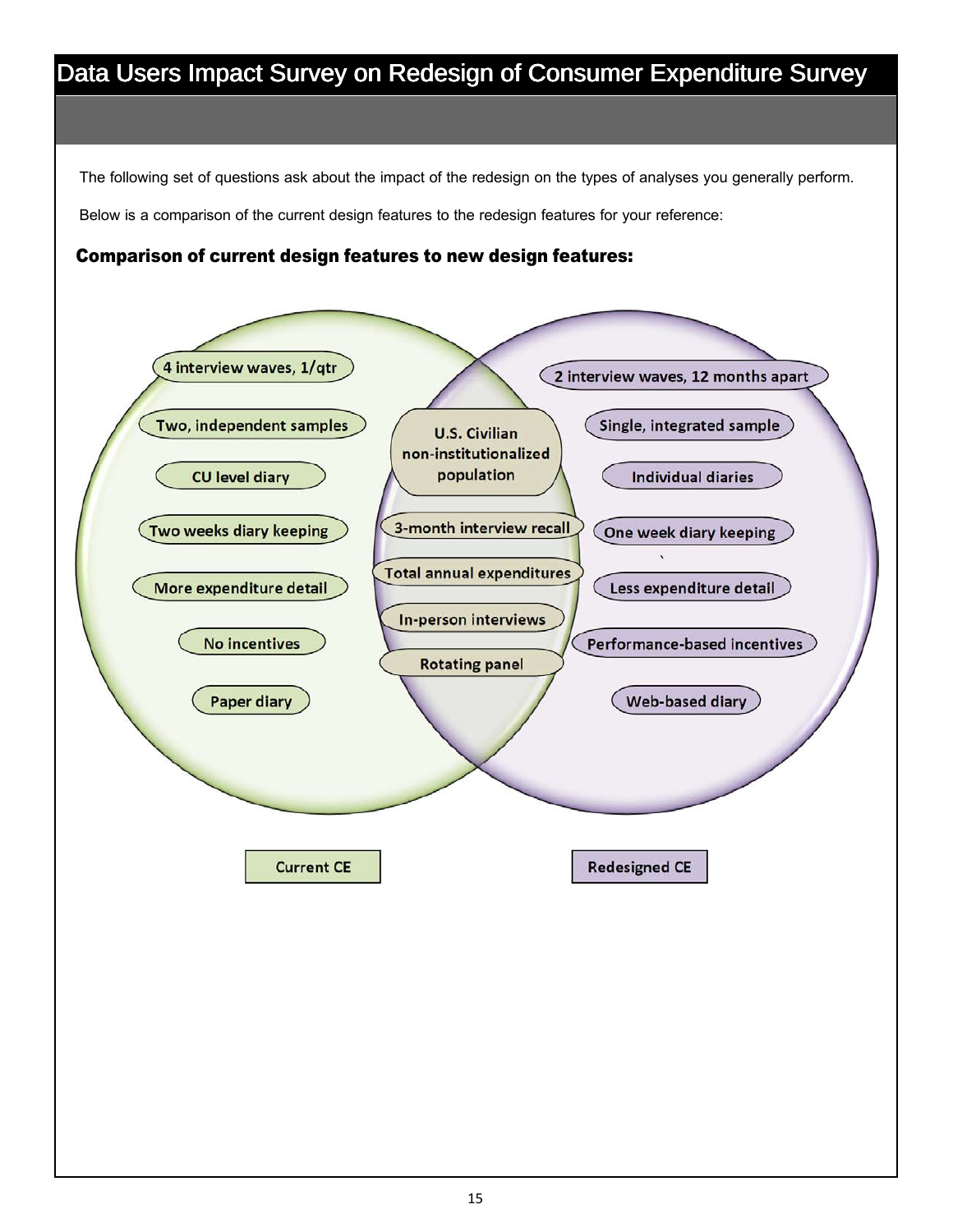| ÷<br>3. Does the new CE design retain or include new features that support the type of            |  |
|---------------------------------------------------------------------------------------------------|--|
| analyses you generally perform using CE data?                                                     |  |
| $O$ Yes                                                                                           |  |
| $\circ$<br>No                                                                                     |  |
| O<br>Not applicable                                                                               |  |
| Don't know<br>O                                                                                   |  |
| Please elaborate                                                                                  |  |
| $\blacktriangle$                                                                                  |  |
|                                                                                                   |  |
| 4. Does the new design include features that would allow you to perform desired analyses          |  |
| that are not possible with the current design?                                                    |  |
| $O$ Yes                                                                                           |  |
| $\circ$<br>No                                                                                     |  |
| Not applicable<br>O                                                                               |  |
| O<br>Don't know                                                                                   |  |
| Please elaborate                                                                                  |  |
|                                                                                                   |  |
|                                                                                                   |  |
| 5. Does the new CE design as shown in the figure above include changes that will limit            |  |
| your use of the data, as compared to the current design?                                          |  |
| $\circ$<br>Yes                                                                                    |  |
| C<br>No                                                                                           |  |
| Not applicable                                                                                    |  |
| Don't know<br>C                                                                                   |  |
| If yes, what design features will limit the type of analyses you generally perform using CE data? |  |
| $\blacktriangle$                                                                                  |  |
|                                                                                                   |  |
|                                                                                                   |  |
|                                                                                                   |  |
|                                                                                                   |  |
|                                                                                                   |  |
|                                                                                                   |  |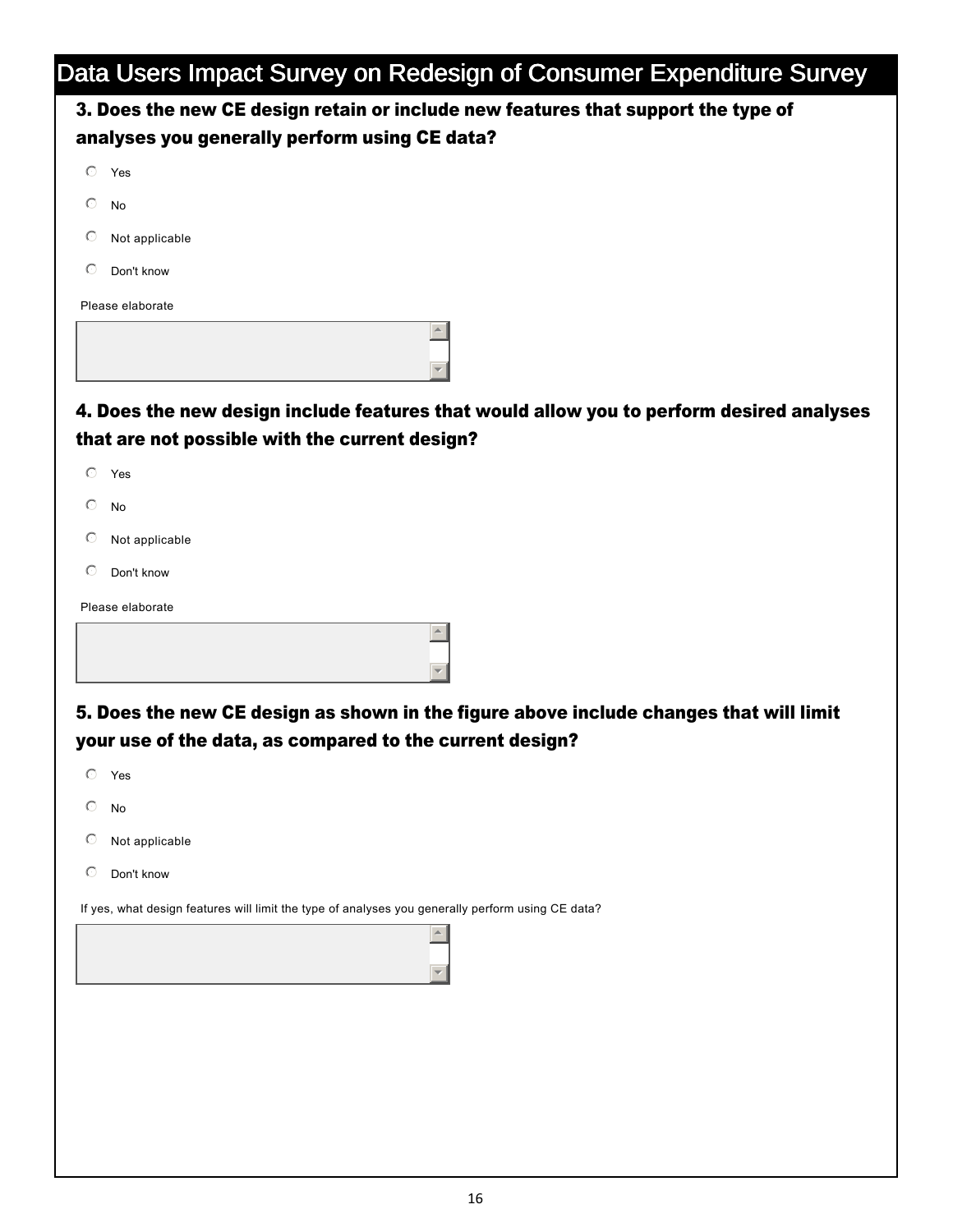The following set of questions ask about the impact of specific design changes. These design changes may pose limitations for some types of analyses.

6. To provide data for expenditures reported in the Diary (e.g., food and clothing) for the past three months, broad questions about these items are included in the Interview. In this way, data for items currently reported on in detail in the Diary are included in the Interview microdata files, though in less detail. Will this change limit the type of analyses you generally perform using CE data?

|            | Please elaborate |
|------------|------------------|
| ⊙          | Don't know       |
| $\circ$    | Not applicable   |
| $\bigcirc$ | <b>No</b>        |
| ∩          | Yes              |

7. The new design collects data from 2 waves conducted 12 months apart, which will enable data users to assess year over year change. However, this means that data users will no longer have 12 consecutive months of expenditure data (assuming no attrition) through a quarterly panel design. Is the availability of 12 consecutive months of data from each CU important for your analysis needs?

 $\mathbf{v}$ 

| $\circ$             | Yes              |  |
|---------------------|------------------|--|
| $\circlearrowright$ | $\mathsf{No}$    |  |
| $\bigcirc$          | Not applicable   |  |
| $\circ$             | Don't know       |  |
|                     | Please elaborate |  |
|                     | $\triangle$      |  |
|                     |                  |  |
|                     |                  |  |
|                     |                  |  |
|                     |                  |  |
|                     |                  |  |
|                     |                  |  |
|                     |                  |  |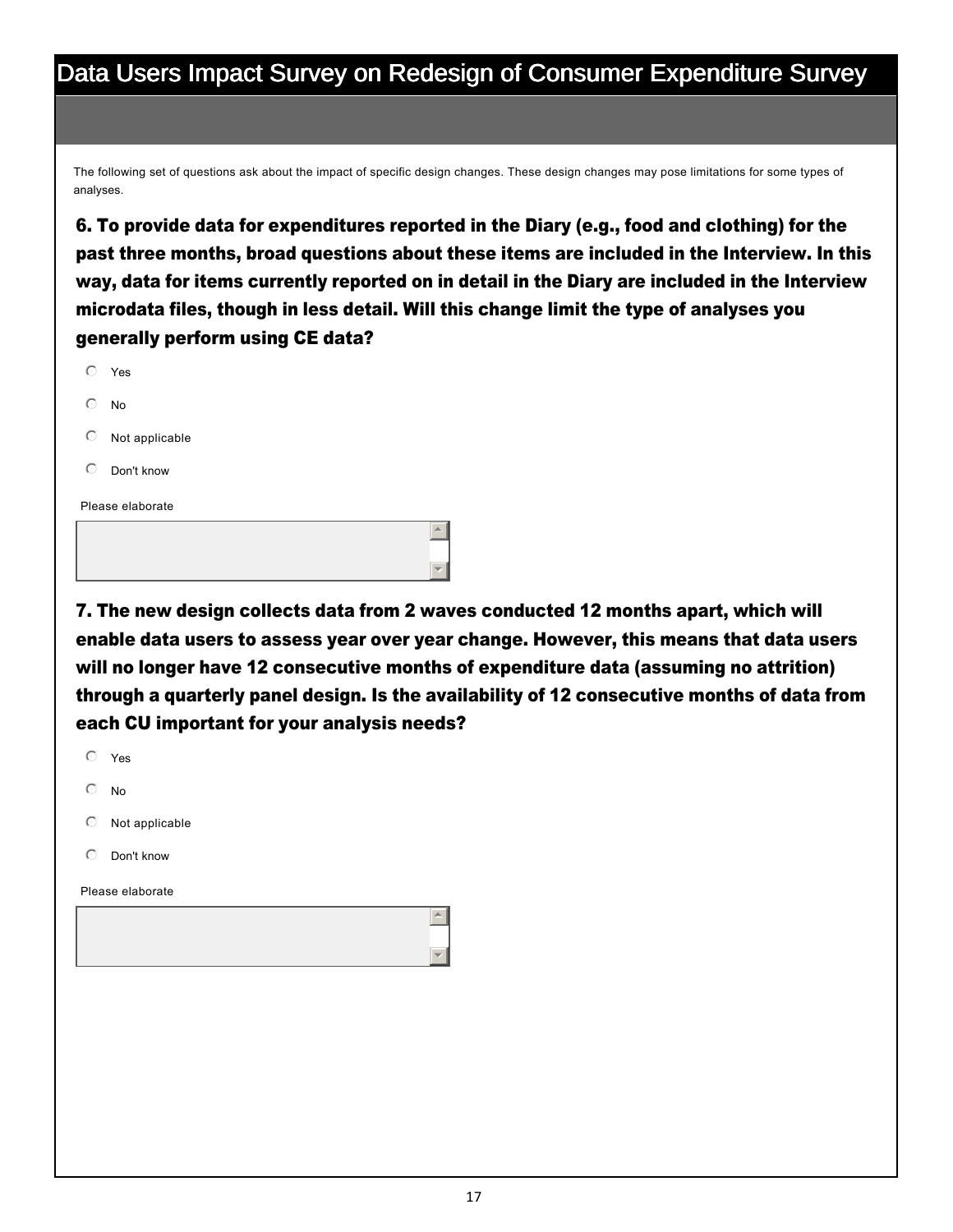The new design will not provide data to satisfy the same level of detail in expenditure categories as the current design. It will instead provide data at a level that satisfies the requirements of the CE, CPI, and Price and Index Number Research Divisions at BLS. For a full description of the proposed expenditure categories in the new design, see Appendix A of the OPLC Requirements document. As an example:

| <b>Current Design</b>              | <b>New Design</b>   |
|------------------------------------|---------------------|
| Apples                             | <b>Fresh fruits</b> |
| <b>Bananas</b>                     |                     |
| Oranges                            |                     |
| Citrus Fruits Excl. Oranges        |                     |
| <b>Other Fresh Fruits</b>          |                     |
| Laundry And Cleaning Equip.        | Housekeeping        |
| Soaps And Detergents               | supplies            |
| Other Laundry / Cleaning Prods.    |                     |
| Paper Towels/Napkins/Toilet Tissue |                     |
| <b>Misc Household Products</b>     |                     |

# 8. Will this change adversely affect the type of research you generally perform using CE data?

- $O$  Yes
- $\circ$  No
- $\heartsuit$  Not applicable
- $\heartsuit$  Don't know

#### Please elaborate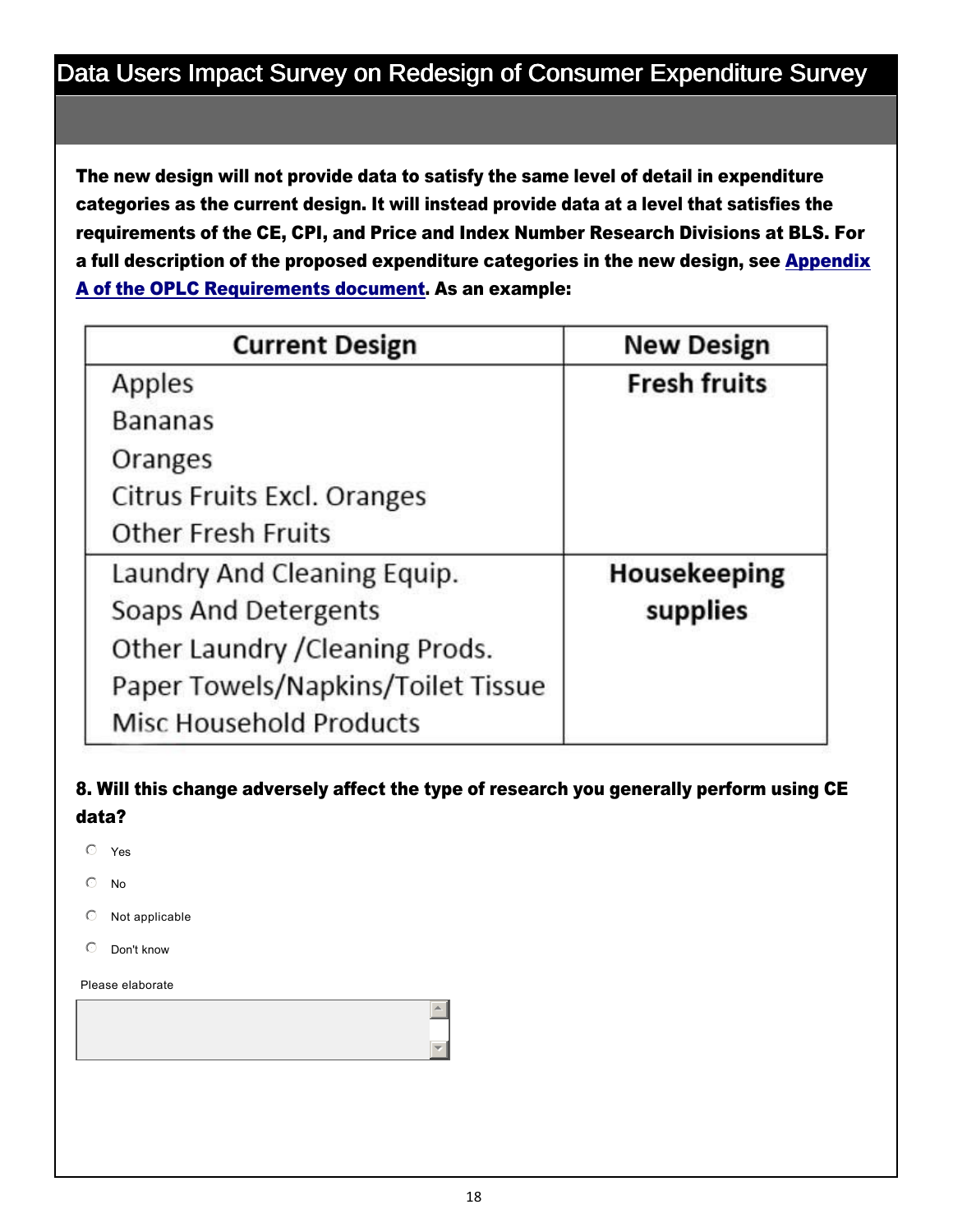9. Prior to the release of data from the new design, supporting materials, such as data dictionaries, microdata users' documentation, listings of available expenditure, demographic, and socioeconomic variables, sample programs to produce statistical measures, and pre-release workshops/webinars, will be available.

If you use the data, what other information would you need in preparation for the new data?



10. If you use the data, how much lead time do you think you will need to receive this information, prior to the release of data from the new design?

- $\heartsuit$  Less than one week
- $\heartsuit$  More than one week but less than one month
- $\circ$  One to two months
- $O$  Three to six months
- $\odot$  More than six months

Other (please specify)



# 11. Do you have any additional comments on any aspect of the redesign not covered by previous questions?

 $\mathbf{v}$ 



Thank you for taking time to complete this survey on the new CE design. If you have any questions or additional comments, please send an email to GeminiOutreach or call Bill Passero at 202-691-5126.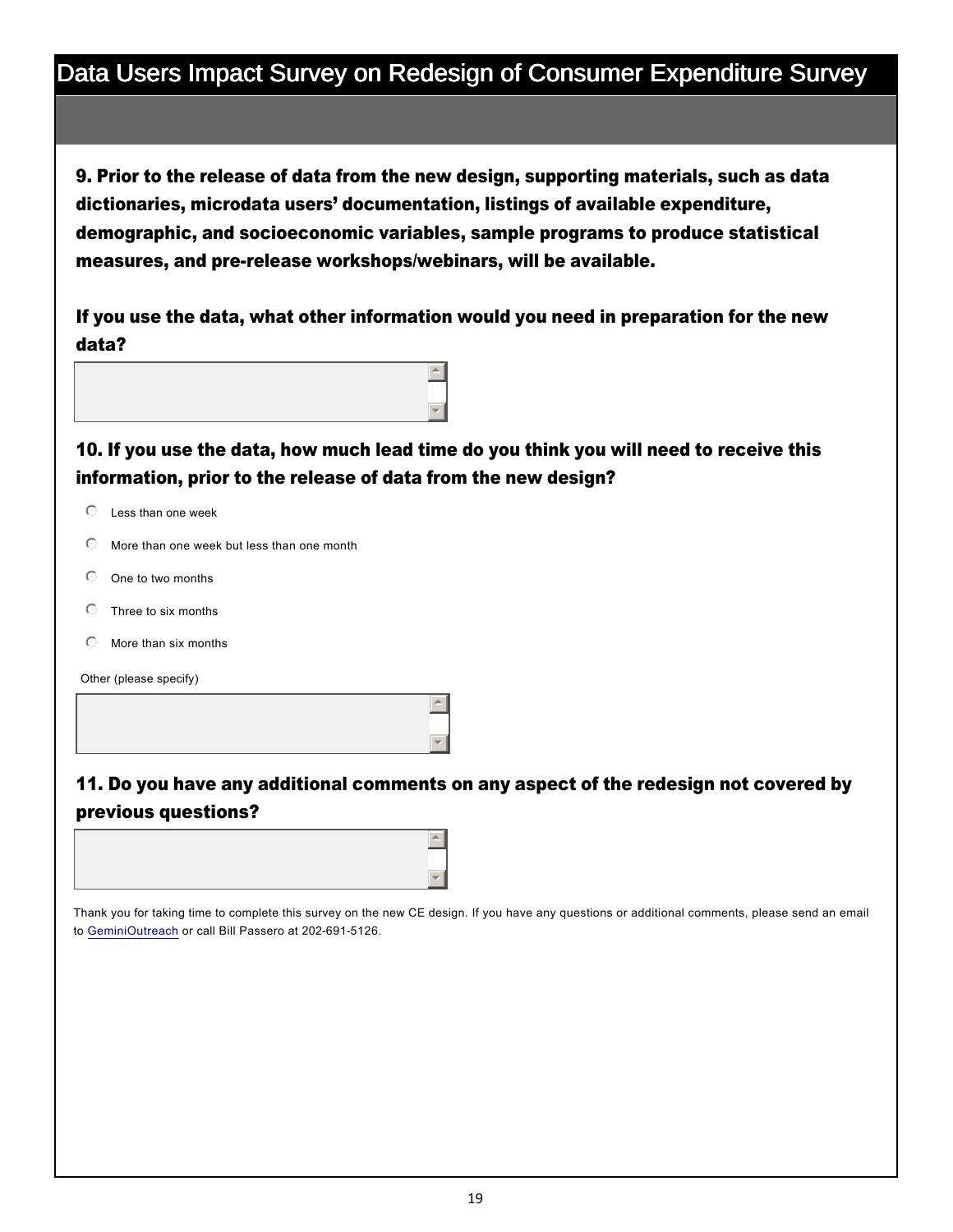## <span id="page-19-0"></span>APPENDIX 2. FEDERAL REGISTER NOTICE

#### **DEPARTMENT OF LABOR**

#### **Bureau of Labor Statistics**

#### **Comment Request**

**AGENCY:** Bureau of Labor Statistics

**ACTION:** Notice of solicitation of comments.

**Summary:** In 2009, the Consumer Expenditure Surveys Division started the Gemini Project for the purpose of researching, developing, and implementing an improved survey design for the Consumer Expenditure Survey (CE). The objective of the redesign is to improve the quality of the survey estimates through a verifiable reduction in measurement error, with a particular focus on underreporting. While reducing measurement error, the new survey design would also combat the decline in response rates seen in recent years. In June 2013, a comprehensive redesign proposal was completed. As development, testing, and evaluation of the new CE survey proceeds, BLS would like feedback on the new survey design and the data that would be available from the survey from current data users and other interested parties.

**DATES:** Written comments must be submitted to the office listed in the **ADDRESSES** section of this notice on or before [INSERT 60 DAYS FROM DATE OF PUBLICATION IN THE FEDERAL REGISTER].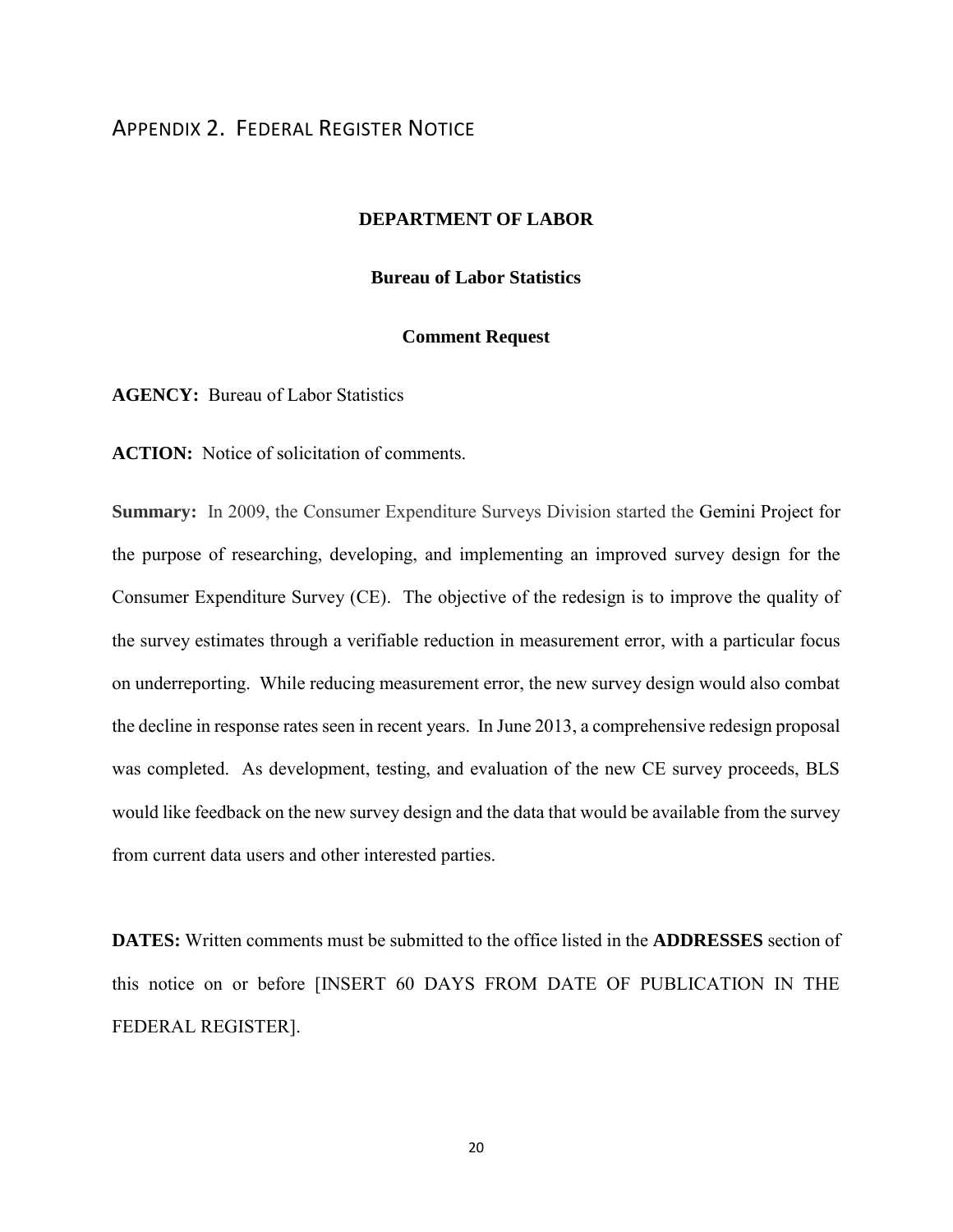**ADDRESSES:** Send comments to Bill Passero, Division of Consumer Expenditure Surveys, Bureau of Labor Statistics, Room 3985, 2 Massachusetts Avenue, NE, Washington, DC 20212 or by email to: [GeminiOutreach@bls.gov.](mailto:GeminiOutreach@bls.gov)

**FOR FURTHER INFORMATION CONTACT:** Bill Passero, Division of Consumer Expenditure Surveys, Bureau of Labor Statistics, telephone number 202–691–5126 (this is not a toll-free number), or by email to: [GeminiOutreach@bls.gov](mailto:GeminiOutreach@bls.gov)*.* 

#### **SUPPLEMENTARY INFORMATION:**

#### **I. Background**

The proposed CE redesign includes two waves of data collection set 12 months apart. Each wave contains the same interview structure consisting of two visits and a 1-week diary. Visit 1 is an inperson interview made up of two parts. The first part identifies the roster of the household, while the second is a recall interview that collects large, easily-recalled household expenditures. Additionally, Visit 1 incorporates instructions to collect relevant expenditure records for the Visit 2 records-based interview, as well as training for and placement of the electronic, individual diaries. Following Visit 1, an electronic web-based diary (accessible via PC, smartphone, or other mobile device) is maintained for one week by each household member 15 years old and older. Visit 2 is an in-person, records-based interview on household expenditures that can reasonably be found in records such as receipts, utility bills, and bank statements.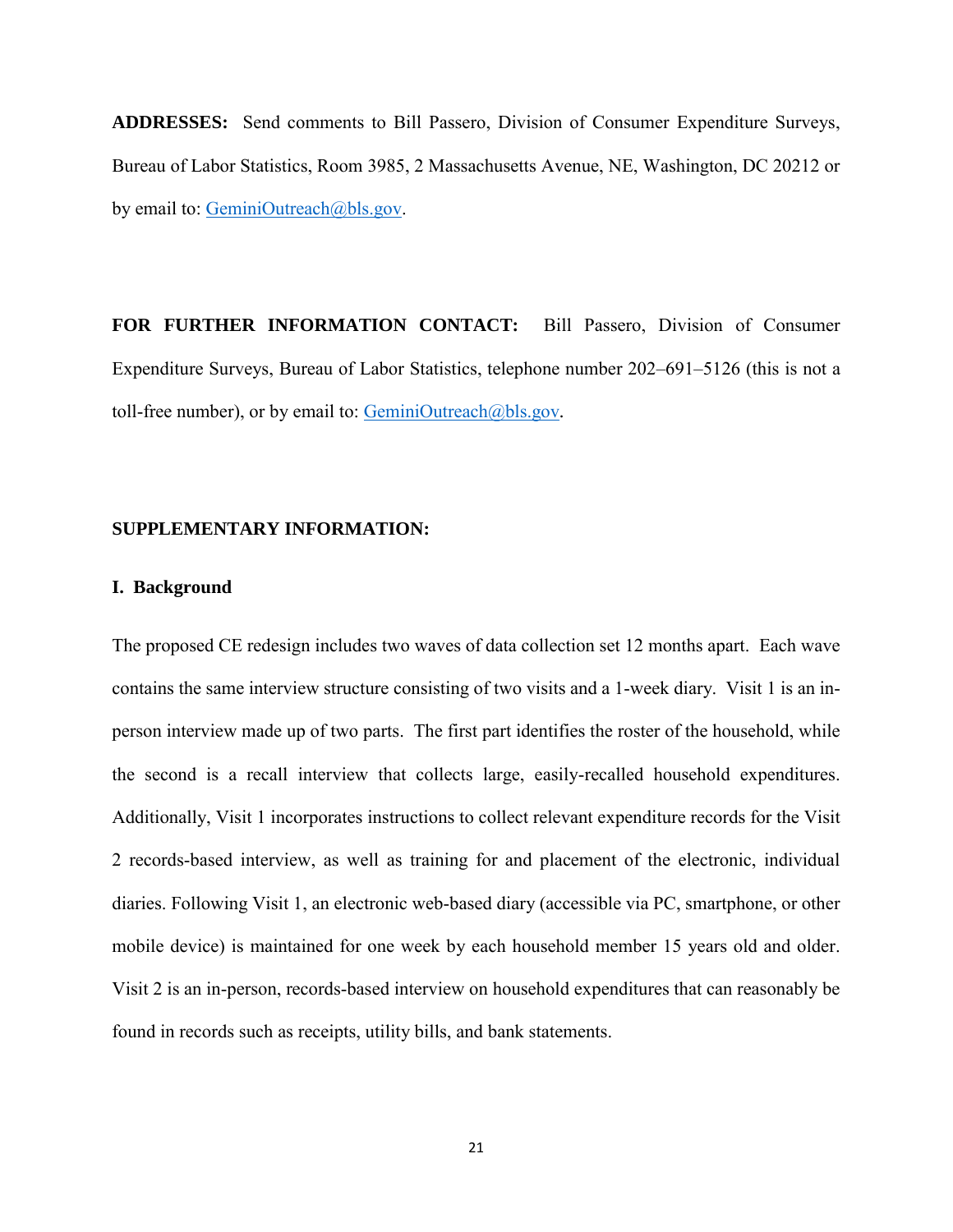Incentives are provided to respondents to encourage participation in the CE. The proposed incentive structure for the new design includes a \$2 prepaid cash incentive per household sent with an advance letter, a \$20 household incentive (debit card) provided after Visit 1, a \$20 individual incentive (debit card) for each member who completes the diary, and a \$20 or \$30 household incentive (debit card) after Visit 2. Pending further research and discussion, the Visit 1 \$20 household incentive may be provided with the advance letter and activated upon completion of the Visit 1 interview.

With this redesign, the CE aims to create a survey that uses technology to encourage real-time data capture, individual diaries to reduce proxy reporting, shortened interview length to reduce respondent burden, record use to improve data quality, and incentives to address respondent motivation.

#### **II. Further information**

For further information about the proposed new CE design, please visit [http://www.bls.gov/cex/geminiproject.htm.](http://www.bls.gov/cex/geminiproject.htm) This Web page provides information on the history of the Gemini project, including vision and scope, an overview of the redesign, and links to presentations and papers related to the redesign.

#### **III. Desired focus of comments**

Comments and recommendations are requested from the public on the proposed CE redesign. The proposed new design described here may change based on input from the public.